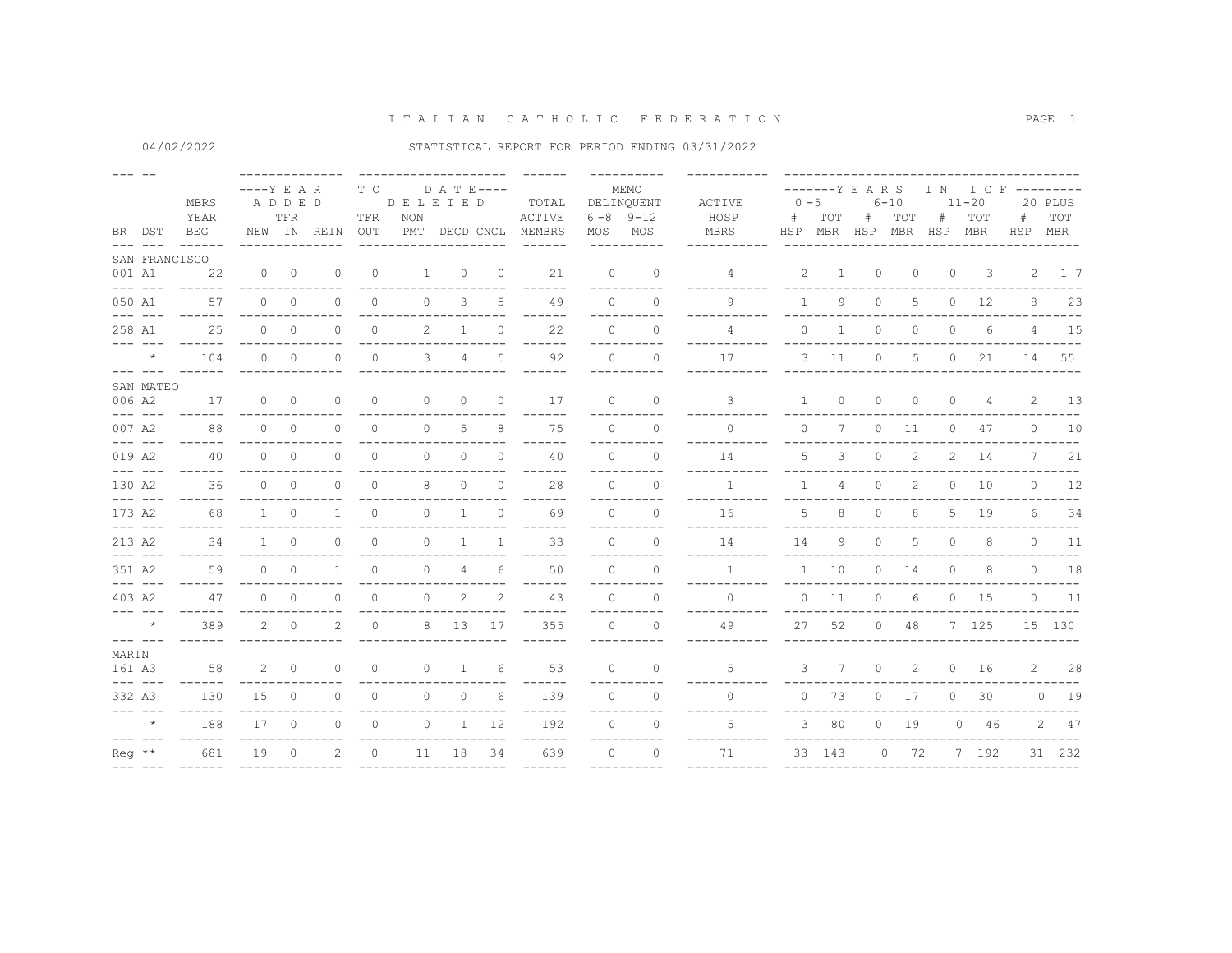| BR DST<br>$\frac{1}{2} \frac{1}{2} \frac{1}{2} \frac{1}{2} \frac{1}{2} \frac{1}{2} \frac{1}{2} \frac{1}{2} \frac{1}{2} \frac{1}{2} \frac{1}{2} \frac{1}{2} \frac{1}{2} \frac{1}{2} \frac{1}{2} \frac{1}{2} \frac{1}{2} \frac{1}{2} \frac{1}{2} \frac{1}{2} \frac{1}{2} \frac{1}{2} \frac{1}{2} \frac{1}{2} \frac{1}{2} \frac{1}{2} \frac{1}{2} \frac{1}{2} \frac{1}{2} \frac{1}{2} \frac{1}{2} \frac{$                                                                               |                                                                          | MBRS<br>YEAR<br>BEG    | $---Y$ E A R    | ADDED<br>TFR | NEW IN REIN    | T O<br>TFR<br>OUT | <b>DELETED</b><br>NON | D A T E----<br>PMT DECD CNCL |                | TOTAL<br>ACTIVE<br>MEMBRS | MOS MOS        | MEMO<br>DELINOUENT<br>$6 - 8$ 9-12 | ACTIVE<br>HOSP<br>MBRS | $0 - 5$<br>#   | TOT<br>HSP MBR HSP   | -------Y E A R S<br># | $6 - 10$<br>TOT<br>MBR HSP MBR | #              | IN ICF ---------<br>$11 - 20$<br>TOT | #<br>HSP MBR | 20 PLUS<br>TOT           |
|--------------------------------------------------------------------------------------------------------------------------------------------------------------------------------------------------------------------------------------------------------------------------------------------------------------------------------------------------------------------------------------------------------------------------------------------------------------------------------------|--------------------------------------------------------------------------|------------------------|-----------------|--------------|----------------|-------------------|-----------------------|------------------------------|----------------|---------------------------|----------------|------------------------------------|------------------------|----------------|----------------------|-----------------------|--------------------------------|----------------|--------------------------------------|--------------|--------------------------|
|                                                                                                                                                                                                                                                                                                                                                                                                                                                                                      | LOS ANGELES                                                              |                        |                 |              |                |                   |                       |                              |                |                           |                |                                    |                        |                |                      |                       |                                |                |                                      |              |                          |
| 067 C1                                                                                                                                                                                                                                                                                                                                                                                                                                                                               |                                                                          | 24                     |                 | $2 \qquad 0$ | 0              | $\circ$           | 2                     | $\circ$                      | $\circ$        | 24                        | $\circ$        | $\Omega$                           | 3                      |                | $0 \t 17$            | 2                     | 4                              | $\mathbf{1}$   | 3                                    |              | $0\qquad 0$              |
| 108 C1<br>$\frac{1}{2}$                                                                                                                                                                                                                                                                                                                                                                                                                                                              |                                                                          | 59                     |                 | $3 \t 0$     | $\Omega$       | $\circ$           | 5                     | $\circ$                      | $\Omega$       | 57                        | $\Omega$       | $\Omega$                           | $\Omega$               |                | $0$ 18               | $\circ$               | 7                              | $\circ$        | 19                                   |              | $0 \t 13$                |
| 111 C1<br>$\frac{1}{2} \left( \frac{1}{2} \right) \left( \frac{1}{2} \right) \left( \frac{1}{2} \right) \left( \frac{1}{2} \right) \left( \frac{1}{2} \right) \left( \frac{1}{2} \right) \left( \frac{1}{2} \right) \left( \frac{1}{2} \right) \left( \frac{1}{2} \right) \left( \frac{1}{2} \right) \left( \frac{1}{2} \right) \left( \frac{1}{2} \right) \left( \frac{1}{2} \right) \left( \frac{1}{2} \right) \left( \frac{1}{2} \right) \left( \frac{1}{2} \right) \left( \frac$ |                                                                          | 68<br>------           | 12 <sup>°</sup> | $\bigcirc$   | $\Omega$       | $\Omega$          | $\Omega$              | 2                            | 6              | 72<br>------              | $\Omega$       | $\Omega$<br>-----------            | 7                      |                | 6<br>26              | $\mathbf{1}$          | 19                             | $\circ$        | 21                                   | $\Omega$     | 6                        |
| 115 C1                                                                                                                                                                                                                                                                                                                                                                                                                                                                               | $- - - - - - -$                                                          | 161<br>$- - - - - - -$ |                 | $7 \quad 0$  | $\Omega$       | $\circ$           | 6                     | 4                            | $\mathbf{0}$   | 158<br>------             | $\Omega$       | $\Omega$<br>----------             | $\Omega$<br>--------   |                | 33<br>$\Omega$       |                       | $0\qquad 26$                   |                | $0\quad 46$                          |              | $0$ 53                   |
| 237 C1                                                                                                                                                                                                                                                                                                                                                                                                                                                                               |                                                                          | 18<br>$- - - - - -$    |                 | $0 \qquad 0$ | $\Omega$       | $\Omega$          | $\Omega$              | $\Omega$                     | $\overline{1}$ | 17<br>------              | $\Omega$       | $\Omega$<br>----------             | $\Omega$               | $\Omega$       | 3                    | $\circ$               | 2                              | $\Omega$       | 5                                    | $\circ$      | 7                        |
| 362 C1                                                                                                                                                                                                                                                                                                                                                                                                                                                                               | $\begin{array}{cccccc} - & - & - & - & - \\ & - & - & - & - \end{array}$ | 31                     |                 | $5 \qquad 0$ | $\mathbf{1}$   | $\circ$           | $\circ$               | $\circ$                      | $\overline{1}$ | 36                        | $\bigcap$      | $\Omega$                           | 6                      |                | 13<br>6              | $\circ$               | 2                              | $\circ$        | 9                                    |              | $0 \t 12$                |
| 374 C1<br>$\frac{1}{2}$                                                                                                                                                                                                                                                                                                                                                                                                                                                              |                                                                          | 48                     |                 | $0 \quad 0$  | $\Omega$       | $\Omega$          | 2                     | $\Omega$                     | $\Omega$       | 46<br>----                | $\Omega$       | $\Omega$<br>----------             | $\Omega$               |                | 23<br>$\Omega$       |                       | $0 \t 10$                      | $\Omega$       | 3                                    |              | $0\qquad10$              |
| 444 C1                                                                                                                                                                                                                                                                                                                                                                                                                                                                               | $- - - - - - -$                                                          | 31<br>$- - - - - - -$  |                 | $7\qquad0$   | 0              | $\circ$           | 2                     | $\circ$                      | 5              | 31<br>$- - - - -$         | $\cap$         | $\circ$<br>----------              | $\Omega$<br>---------  |                | $0\qquad 12$         |                       | $0$ 19                         | $\circ$        | 0                                    | $\circ$      | $\overline{0}$           |
| 447 C1<br>$- - - - - - -$                                                                                                                                                                                                                                                                                                                                                                                                                                                            |                                                                          | 55<br>------           |                 | $0 \qquad 0$ | $\Omega$       | $\Omega$          | 2                     | $\Omega$                     | 7              | 46<br>------              | $\Omega$       | $\Omega$<br>----------             | $\cap$<br>----------   |                | $0 \t 46$            | $\Omega$              | $\circ$                        | $\circ$        | $\circ$                              |              | $0 \qquad 0$             |
|                                                                                                                                                                                                                                                                                                                                                                                                                                                                                      | $\star$                                                                  | 495                    |                 | 360          | $\overline{1}$ | $\Omega$          | 19                    | 6                            | 20             | 487                       | $\Omega$       | $\Omega$                           | 16                     |                | 12 191               |                       | 3 89                           |                | 1 106                                |              | 0 101                    |
| 179 C2                                                                                                                                                                                                                                                                                                                                                                                                                                                                               | SAN GABRIEL                                                              | 38                     |                 | 7 0          | $\circ$        | $\circ$           | $\circ$               | $\circ$                      | 8              | 37                        | $\circ$        | $\circ$                            | $\circ$                |                | $\overline{0}$<br>37 | $\circ$               | $\circ$                        | $\overline{0}$ | $\circ$                              | $\circ$      | $\overline{\phantom{0}}$ |
| 218 C2                                                                                                                                                                                                                                                                                                                                                                                                                                                                               |                                                                          | 67                     |                 | $7 \quad 0$  | $\Omega$       | $\circ$           | $\circ$               | $\mathbf{1}$                 | 2              | 71                        | $\bigcirc$     | ----------<br>$\Omega$             | $\mathbf{1}$           |                | 33<br>0              |                       | 1 18                           |                | $0$ 14                               | $\circ$      | 6                        |
| $---$<br>317 C2                                                                                                                                                                                                                                                                                                                                                                                                                                                                      | $\frac{1}{2}$                                                            | 21                     |                 | $0 \quad 0$  | $\Omega$       | $\Omega$          | $\Omega$              | $\Omega$                     | 3              | ------<br>18              | $\bigcirc$     | ----------<br>$\Omega$             | $\Omega$               | $\Omega$       | $6\overline{6}$      | $\circ$               | 5                              | $\Omega$       | $\overline{4}$                       |              | $0 \quad 3$              |
| 319 C2                                                                                                                                                                                                                                                                                                                                                                                                                                                                               | $\frac{1}{2}$                                                            | $- - - - - -$<br>32    |                 | $0\qquad 0$  | $\Omega$       | $\circ$           | $\overline{2}$        | $\circ$                      | 2              | ----<br>28                | $\Omega$       | $\circ$                            | $\circ$                | $\circ$        | $\mathbf{1}$         | $\circ$               | 2                              | $\circ$        | 13                                   |              | $0 \t 12$                |
|                                                                                                                                                                                                                                                                                                                                                                                                                                                                                      | $\star$                                                                  | 158                    | 14 0            |              | $\circ$        | $\circ$           | $\overline{2}$        | $\mathbf{1}$                 | 15             | 154                       | $\overline{0}$ | $\circ$                            | $\mathbf{1}$           | $\circ$        | 77                   | $\mathbf{1}$          | 25                             |                | $0$ 31                               |              | $0$ 21                   |
| $\frac{1}{2} \frac{1}{2} \frac{1}{2} \frac{1}{2} \frac{1}{2} \frac{1}{2} \frac{1}{2} \frac{1}{2} \frac{1}{2} \frac{1}{2} \frac{1}{2} \frac{1}{2} \frac{1}{2} \frac{1}{2} \frac{1}{2} \frac{1}{2} \frac{1}{2} \frac{1}{2} \frac{1}{2} \frac{1}{2} \frac{1}{2} \frac{1}{2} \frac{1}{2} \frac{1}{2} \frac{1}{2} \frac{1}{2} \frac{1}{2} \frac{1}{2} \frac{1}{2} \frac{1}{2} \frac{1}{2} \frac{$<br>169 C4                                                                               | $\frac{1}{2}$                                                            | SANTA BARBARA<br>19    |                 | $0 \quad 0$  | $\Omega$       | $\Omega$          | $\Omega$              | 2                            | $\Omega$       | 17                        | $\Omega$       | $\Omega$<br>---------              | $\overline{2}$         | $\overline{1}$ | 7                    | $\mathbf{1}$          | 4                              | $\Omega$       | -5                                   | $\Omega$     | $\blacksquare$           |
| 380 C4                                                                                                                                                                                                                                                                                                                                                                                                                                                                               |                                                                          | 115                    | $1 \quad$       | $\circ$      | $\Omega$       | $\circ$           | $\Omega$              | $\circ$                      | 8              | 108                       | $\Omega$       | $\Omega$                           | 3                      |                | 25<br>1              | $\mathbf{1}$          | 40                             | $\mathbf{1}$   | 24                                   | $\circ$      | 19                       |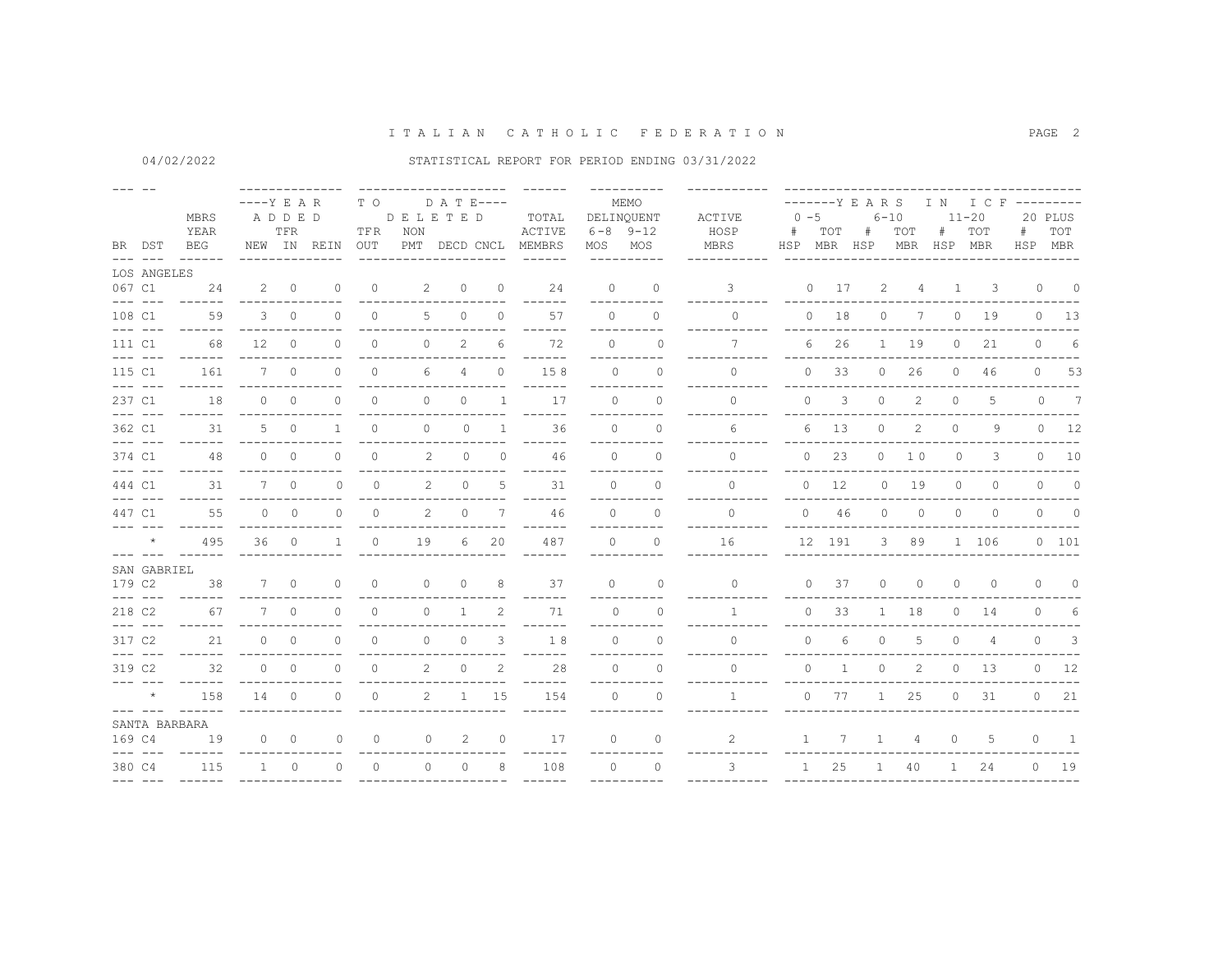# 04/02/2022 STATISTICAL REPORT FOR PERIOD ENDING 03/31/2022

| <b>MBRS</b><br>YEAR<br>BR DST<br>BEG<br>$\frac{1}{2}$<br>SANTA BARBARA |                                                                                                                                                                                                                                                                                                                                                                                                                                                                                                     |                      | $---Y$ E A R<br>ADDED | TFR                      | NEW IN REIN    | T O<br>TFR<br>OUT | DE LETED<br>NON | $D$ A T E ----    |          | TOTAL<br>ACTIVE<br>PMT DECD CNCL MEMBRS |                | MEMO<br>DELINQUENT<br>$6 - 8$ $9 - 12$<br>MOS MOS<br>__________ | <b>ACTIVE</b><br>HOSP<br>MBRS | $0 - 5$<br>#   | TOT            | -------Y E A R S<br>$+$ | $6 - 10$<br>TOT<br>HSP MBR HSP MBR HSP MBR | #            | $11 - 20$<br>TOT | IN ICF ---------<br>#<br>HSP MBR | 20 PLUS<br>TOT |
|------------------------------------------------------------------------|-----------------------------------------------------------------------------------------------------------------------------------------------------------------------------------------------------------------------------------------------------------------------------------------------------------------------------------------------------------------------------------------------------------------------------------------------------------------------------------------------------|----------------------|-----------------------|--------------------------|----------------|-------------------|-----------------|-------------------|----------|-----------------------------------------|----------------|-----------------------------------------------------------------|-------------------------------|----------------|----------------|-------------------------|--------------------------------------------|--------------|------------------|----------------------------------|----------------|
|                                                                        | 443 C4                                                                                                                                                                                                                                                                                                                                                                                                                                                                                              | 36                   | 9                     | $\overline{\phantom{0}}$ | $\circ$        | $\circ$           | 6               | $\mathbf{1}$      | 5        | 33                                      | $\Omega$       | $\circ$                                                         | 7                             | 6              | 11             | $\circ$                 | 21                                         | $\circ$      | $\circ$          |                                  | $1 \quad 1$    |
|                                                                        | $\frac{1}{2}$<br>$\star$                                                                                                                                                                                                                                                                                                                                                                                                                                                                            | 170                  | 10 <sup>°</sup>       | $\overline{0}$           | $\Omega$       | $\circ$           | 6               | 3                 | 13       | 158                                     | $\Omega$       | $\Omega$                                                        | 12                            |                | 8 43           |                         | 2 65                                       | $1 -$        | 29               |                                  | $1 \quad 21$   |
|                                                                        | $\frac{1}{2}$                                                                                                                                                                                                                                                                                                                                                                                                                                                                                       |                      |                       |                          |                |                   |                 |                   |          | ------                                  |                |                                                                 |                               |                |                |                         |                                            |              |                  |                                  |                |
|                                                                        | $\text{Re}q$ **                                                                                                                                                                                                                                                                                                                                                                                                                                                                                     | 823<br>$- - - - - -$ | 60 0                  |                          | $\mathbf{1}$   | $\circ$           | 27              | 10                | 48       | 799<br>$- - - - - -$                    | $\cap$         | $\Omega$<br>-----------                                         | 29<br>--------                |                | 20 311         |                         | 6 179                                      |              | 2 166            |                                  | 1 143          |
|                                                                        | EAST BAY                                                                                                                                                                                                                                                                                                                                                                                                                                                                                            |                      |                       |                          |                |                   |                 |                   |          |                                         |                |                                                                 |                               |                |                |                         |                                            |              |                  |                                  |                |
|                                                                        | 010 E1<br>$\frac{1}{2} \frac{1}{2} \frac{1}{2} \frac{1}{2} \frac{1}{2} \frac{1}{2} \frac{1}{2} \frac{1}{2} \frac{1}{2} \frac{1}{2} \frac{1}{2} \frac{1}{2} \frac{1}{2} \frac{1}{2} \frac{1}{2} \frac{1}{2} \frac{1}{2} \frac{1}{2} \frac{1}{2} \frac{1}{2} \frac{1}{2} \frac{1}{2} \frac{1}{2} \frac{1}{2} \frac{1}{2} \frac{1}{2} \frac{1}{2} \frac{1}{2} \frac{1}{2} \frac{1}{2} \frac{1}{2} \frac{$                                                                                              | 154                  | 6                     | $\overline{0}$           | $\circ$        | 0                 |                 | $0 \qquad \qquad$ | 1 16     | 143                                     | $\circ$        | $\circ$                                                         | 29                            | 18             | 56             |                         | $1 \quad 33$                               |              | $0\quad 16$      |                                  | 10 38          |
|                                                                        | 091 E1                                                                                                                                                                                                                                                                                                                                                                                                                                                                                              | 33<br>------         |                       | $0\qquad 0$              | $\Omega$       | $\circ$           | $\mathbf{1}$    | 2                 | $\circ$  | 30<br>------                            | $\overline{1}$ | $\Omega$<br>----------                                          | $\overline{4}$<br>--------    | $\mathbf{3}$   | <sup>1</sup>   | $\circ$                 | $\mathbf{1}$                               | $\circ$      | 9                |                                  | $1 \quad 19$   |
|                                                                        | 215 E1<br>$\frac{1}{2} \frac{1}{2} \frac{1}{2} \frac{1}{2} \frac{1}{2} \frac{1}{2} \frac{1}{2} \frac{1}{2} \frac{1}{2} \frac{1}{2} \frac{1}{2} \frac{1}{2} \frac{1}{2} \frac{1}{2} \frac{1}{2} \frac{1}{2} \frac{1}{2} \frac{1}{2} \frac{1}{2} \frac{1}{2} \frac{1}{2} \frac{1}{2} \frac{1}{2} \frac{1}{2} \frac{1}{2} \frac{1}{2} \frac{1}{2} \frac{1}{2} \frac{1}{2} \frac{1}{2} \frac{1}{2} \frac{$                                                                                              | 2.9<br>------        |                       | $2 \quad 0$              | $\Omega$       | $\Omega$          | $\circ$         | $\Omega$          | $\Omega$ | 31<br>------                            | $\Omega$       | $\Omega$<br>----------                                          | $\mathcal{L}$<br>--------     | $\overline{1}$ | 9              | $\circ$                 | $\overline{4}$                             |              | $0\qquad 10$     |                                  | $1 \qquad 8$   |
|                                                                        | 285 E1<br>$\frac{1}{2}$                                                                                                                                                                                                                                                                                                                                                                                                                                                                             | 38<br>------         | 10                    | $\overline{0}$           | $\Omega$       | $\circ$           | $\circ$         | 2                 | 1        | 45<br>$- - -$                           | $\bigcap$      | $\Omega$                                                        | 7                             | $7^{\circ}$    | 20             | $\circ$                 | $\overline{c}$                             | $\circ$      | 11               |                                  | $0 \t 12$      |
|                                                                        | 343 E1<br>$\begin{tabular}{ll} \multicolumn{2}{c}{\multicolumn{2}{c}{\multicolumn{2}{c}{\multicolumn{2}{c}{\multicolumn{2}{c}{\multicolumn{2}{c}{\multicolumn{2}{c}{\multicolumn{2}{c}{\multicolumn{2}{c}{\multicolumn{2}{c}{\multicolumn{2}{c}{\multicolumn{2}{c}{\multicolumn{2}{c}{\textbf{1}}}}}}}}}} \quad \multicolumn{2}{c}{ \begin{tabular}{l} \multicolumn{2}{c}{\multicolumn{2}{c}{\multicolumn{2}{c}{\textbf{1}}}} \multicolumn{2}{c}{\multicolumn{2}{c}{\textbf{1}}}} \multicolumn{2}{$ | 43                   | 2                     | $\Omega$                 | $\Omega$       | $\Omega$          | $\circ$         | $\Omega$          | 3        | 42<br>-----                             | $\Omega$       | $\mathbf{1}$                                                    | 19                            | 11             | 6              | $\overline{4}$          | 10                                         | $2^{\circ}$  | 14               |                                  | $2 \t12$       |
|                                                                        | $\star$<br>$\begin{array}{cccccc} - & - & - & - & - \end{array}$                                                                                                                                                                                                                                                                                                                                                                                                                                    | 297<br>$- - - - - -$ | 20                    | $\overline{0}$           | $\circ$        | $\circ$           | $\mathbf{1}$    | 5                 | 20       | 291<br>------                           | $\mathbf{1}$   | $\mathbf{1}$<br>----------                                      | 61                            | 40             | 92             | 5                       | 50                                         |              | 2 60             |                                  | 14 89          |
|                                                                        | CONTRA COSTA                                                                                                                                                                                                                                                                                                                                                                                                                                                                                        |                      |                       |                          |                |                   |                 |                   |          |                                         |                |                                                                 |                               |                |                |                         |                                            |              |                  |                                  |                |
|                                                                        | 013 E2<br>$\frac{1}{2}$                                                                                                                                                                                                                                                                                                                                                                                                                                                                             | 19                   | $\circ$               | $\overline{0}$           | $\circ$        | $\circ$           | $\circ$         | $\Omega$          | $\circ$  | 19                                      | $\Omega$       | $\circ$                                                         | $\mathbf{1}$                  | $\circ$        | $\overline{4}$ | $\mathbf{1}$            | 6                                          | $\circ$      | 3                |                                  | $0\qquad 6$    |
|                                                                        | 014 E2<br>$\frac{1}{2}$                                                                                                                                                                                                                                                                                                                                                                                                                                                                             | 178                  | $\mathbf{2}$          | $\overline{0}$           | $\Omega$       | $\circ$           | $\Omega$        | 5                 | 17       | 1 58                                    | $\Omega$       | $\Omega$                                                        | 13                            |                | 4 17           | $4 -$                   | 48                                         | $\mathbf{1}$ | 45               |                                  | $4 \t 48$      |
|                                                                        | 072 E2                                                                                                                                                                                                                                                                                                                                                                                                                                                                                              | 31<br>$- - - - - -$  | $1 -$                 | $\circ$                  | $\circ$        | $\circ$           | $\circ$         | 3                 | 1        | 28<br>------                            | $\Omega$       | $\circ$<br>----------                                           | 3<br>--------                 | $\mathbf{1}$   | 6              |                         | $1 \quad 11$                               | $\mathbf{1}$ | 3                | $\circ$                          | 8 <sup>8</sup> |
|                                                                        | 154 E2<br>$\frac{1}{2}$                                                                                                                                                                                                                                                                                                                                                                                                                                                                             | 50<br>------         |                       | $0 \quad 0$              | $\mathbf{1}$   | $\circ$           | $\circ$         | 2                 | 11       | 38<br>------                            | $\Omega$       | $\Omega$<br>-----------                                         | 6                             | 3              | 2              |                         | $1 \quad 10$                               | $\bigcirc$   | 9                |                                  | 2 17           |
|                                                                        | 214 E2                                                                                                                                                                                                                                                                                                                                                                                                                                                                                              | 53                   | 8                     | $\bigcirc$               | $\mathfrak{D}$ | $\Omega$          | $\Omega$        | $\overline{1}$    | 3        | 59                                      | $\Omega$       | $\Omega$                                                        | 11                            |                | 8<br>22        | 3                       | 19                                         | $\Omega$     | 7                |                                  | $0$ 11         |
|                                                                        | 352 E2<br>$- - - - - - -$                                                                                                                                                                                                                                                                                                                                                                                                                                                                           | 112                  | 17                    | $\overline{0}$           | $\Omega$       | $\circ$           | $\Omega$        | $\overline{2}$    | 11       | 116<br>------                           | $\Omega$       | $\Omega$<br>----------                                          | $\mathbf{1}$                  | $\mathbf{1}$   | 64             | $\circ$                 | 13                                         | $\circ$      | 23               |                                  | $0$ 16         |
|                                                                        | 432 E2<br>$- - - - - - -$                                                                                                                                                                                                                                                                                                                                                                                                                                                                           | 45<br>$- - - - - -$  | 10 <sup>°</sup>       | $\overline{0}$           | $\circ$        | $\circ$           | $\circ$         | $\overline{2}$    | 7        | 46<br>------                            | $\Omega$       | $\Omega$<br>----------                                          | $\circ$                       |                | $0$ 15         | $\circ$                 | 8                                          | $\circ$      | 22               | $\Omega$                         | $\mathbf{1}$   |
|                                                                        | 442 E2                                                                                                                                                                                                                                                                                                                                                                                                                                                                                              | 71<br>$- - - - - -$  | 2                     | $\circ$                  | $\mathbf 0$    | $\circ$           | $\circ$         | 2                 | $\circ$  | 71<br>------                            | $\circ$        | $\mathbf{0}$<br>----------                                      | 4                             |                | 4 16           | $\circ$                 | 52                                         | $\circ$      | 3                | $\Omega$                         | $\overline{0}$ |
|                                                                        |                                                                                                                                                                                                                                                                                                                                                                                                                                                                                                     |                      |                       |                          |                |                   |                 |                   |          |                                         |                |                                                                 |                               |                |                |                         |                                            |              |                  |                                  |                |

PAGE 3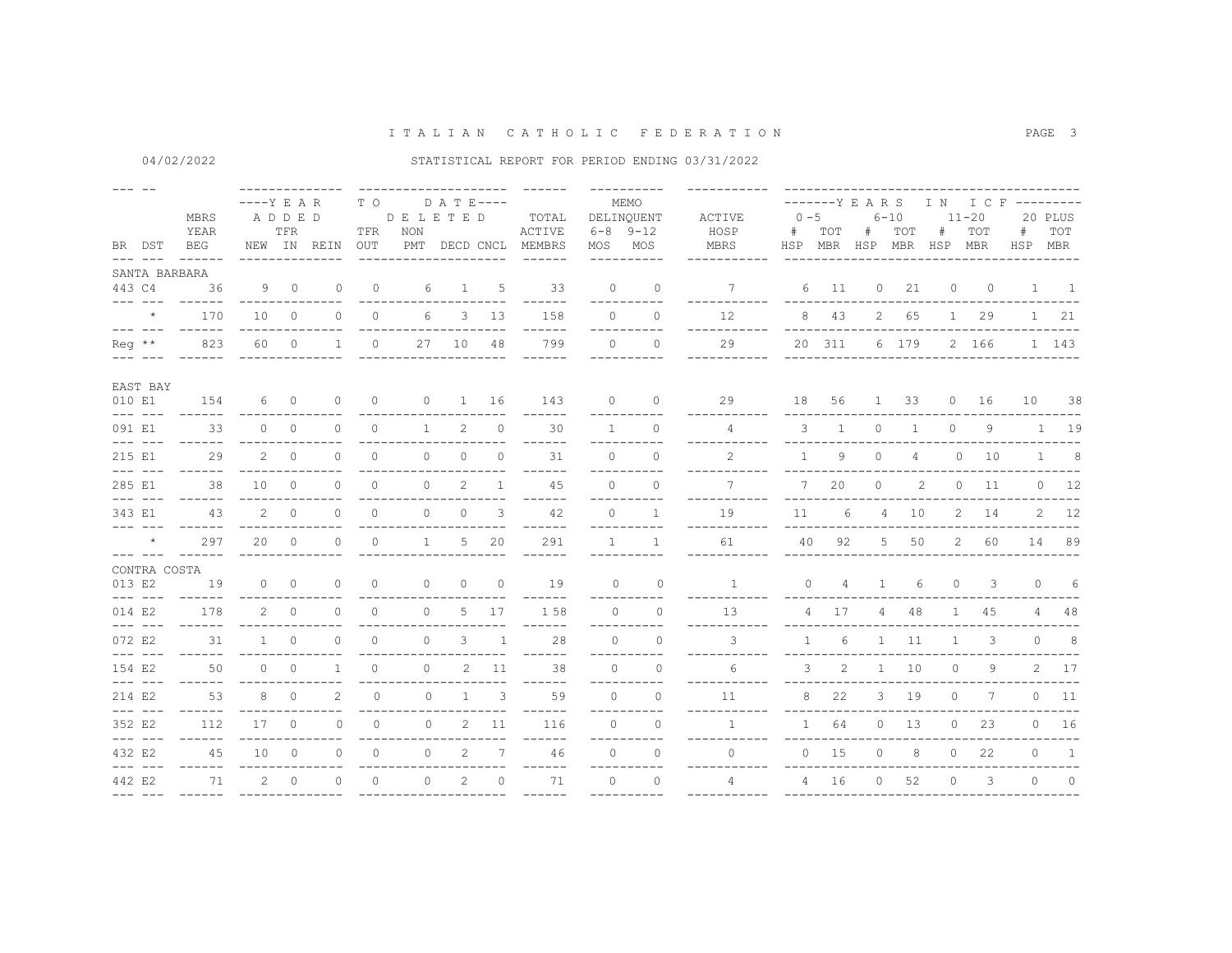|                 | BR DST                                                                                                                                                                                                                                                                                                                                                                                                                                                                     | MBRS<br>YEAR<br>BEG                   | $---Y$ E A R | ADDED<br>TFR   | NEW IN REIN               | T O<br>TFR<br>OUT | DELETED<br>NON              | D A T E----<br>PMT DECD CNCL |                | TOTAL<br>ACTIVE<br>MEMBRS               |           | MEMO<br>DELINQUENT<br>$6 - 8$ $9 - 12$<br>MOS MOS<br><u> - - - - - - - - - -</u> | ACTIVE<br>HOSP<br>MBRS            | $0 - 5$<br>#   | TOT              | #<br>HSP MBR HSP MBR HSP MBR | $6 - 10$<br>TOT | #       | $11 - 20$<br>TOT                 | -------YEARS IN ICF---------<br>#<br>HSP MBR | 20 PLUS<br>TOT |
|-----------------|----------------------------------------------------------------------------------------------------------------------------------------------------------------------------------------------------------------------------------------------------------------------------------------------------------------------------------------------------------------------------------------------------------------------------------------------------------------------------|---------------------------------------|--------------|----------------|---------------------------|-------------------|-----------------------------|------------------------------|----------------|-----------------------------------------|-----------|----------------------------------------------------------------------------------|-----------------------------------|----------------|------------------|------------------------------|-----------------|---------|----------------------------------|----------------------------------------------|----------------|
|                 | $\frac{1}{2} \frac{1}{2} \frac{1}{2} \frac{1}{2} \frac{1}{2} \frac{1}{2} \frac{1}{2} \frac{1}{2} \frac{1}{2} \frac{1}{2} \frac{1}{2} \frac{1}{2} \frac{1}{2} \frac{1}{2} \frac{1}{2} \frac{1}{2} \frac{1}{2} \frac{1}{2} \frac{1}{2} \frac{1}{2} \frac{1}{2} \frac{1}{2} \frac{1}{2} \frac{1}{2} \frac{1}{2} \frac{1}{2} \frac{1}{2} \frac{1}{2} \frac{1}{2} \frac{1}{2} \frac{1}{2} \frac{$<br>CONTRA COSTA                                                               |                                       |              |                |                           |                   |                             |                              |                |                                         |           |                                                                                  |                                   |                |                  |                              |                 |         |                                  |                                              |                |
|                 | $\qquad \qquad \star$<br>$\frac{1}{2}$                                                                                                                                                                                                                                                                                                                                                                                                                                     | 559<br>$- - - - - -$                  | 40           | $\overline{0}$ | 3                         | $\circ$           |                             | $0 \t 17$                    | 50             | 535<br>------                           | $\Omega$  | $\circ$<br>----------                                                            | 39<br>-------                     |                |                  | 21 146 10 167                |                 |         | 2 115                            |                                              | 6 107          |
|                 | Reg **                                                                                                                                                                                                                                                                                                                                                                                                                                                                     | 856                                   | 60           | $\overline{0}$ | 3                         | $\circ$           |                             | $1 \quad 22$                 | 70             | 826<br>------                           |           | $1 \quad 1$                                                                      | 100                               |                |                  |                              |                 |         | 61 238 15 217 4 175              |                                              | 20 196         |
|                 | SACRAMENTO                                                                                                                                                                                                                                                                                                                                                                                                                                                                 |                                       |              |                |                           |                   |                             |                              |                |                                         |           |                                                                                  |                                   |                |                  |                              |                 |         |                                  |                                              |                |
| 045 G1          | $\begin{array}{cccccc} \bot & \bot & \bot & \bot & \bot & \bot \end{array}$                                                                                                                                                                                                                                                                                                                                                                                                | 72                                    |              | $0\qquad 0$    | $\Omega$                  | $\Omega$          | 8<br>-------------          | 3                            | $\overline{0}$ | 61<br>------                            | $\Omega$  | $\Omega$                                                                         | $5 -$                             |                | $0\qquad27$      |                              |                 |         | 1 8 1 16                         |                                              | $3 \t10$       |
|                 | 073 G1<br>$\frac{1}{2} \frac{1}{2} \frac{1}{2} \frac{1}{2} \frac{1}{2} \frac{1}{2} \frac{1}{2} \frac{1}{2} \frac{1}{2} \frac{1}{2} \frac{1}{2} \frac{1}{2} \frac{1}{2} \frac{1}{2} \frac{1}{2} \frac{1}{2} \frac{1}{2} \frac{1}{2} \frac{1}{2} \frac{1}{2} \frac{1}{2} \frac{1}{2} \frac{1}{2} \frac{1}{2} \frac{1}{2} \frac{1}{2} \frac{1}{2} \frac{1}{2} \frac{1}{2} \frac{1}{2} \frac{1}{2} \frac{$                                                                     | 19<br>$- - - - - -$                   | $\Omega$     | $\bigcirc$     | $\Omega$                  | $\Omega$          | $\Omega$                    | $\Omega$                     | $\Omega$       | 19<br>------                            | $\bigcap$ | $\mathcal{L}$<br>----------                                                      | $\mathbf{1}$                      | $\Omega$       | 1                | $\circ$                      | 2               | $\circ$ | 2                                |                                              | $1 \quad 14$   |
|                 | 342 G1<br>$\begin{array}{cccccc} - & - & - & - & - \end{array}$                                                                                                                                                                                                                                                                                                                                                                                                            | 107<br>$- - - - - -$                  |              | 18 0           | $\Omega$                  | $\mathbf{1}$      | $\Omega$                    | $\overline{4}$               | $\overline{5}$ | 115<br>------                           | $\Omega$  | $\Omega$<br>----------                                                           | $\Omega$<br>. <u>.</u> .          |                | $0\qquad 54$     | 0                            | 22              |         | $0$ 19                           |                                              | $0$ 20         |
|                 | 438 G1<br>$\begin{array}{cccccc} - & - & - & - & - \end{array}$                                                                                                                                                                                                                                                                                                                                                                                                            | 105<br>------                         | 12           | $\overline{1}$ | $\Omega$                  | $\Omega$          | $\Omega$                    |                              | 4 11           | 103<br>------                           | $\Omega$  | $\Omega$<br>-----------                                                          | $\mathfrak{D}$                    |                | $0\quad 37$      |                              | $0 \t 4 \t 3$   |         | 2 17                             |                                              | $0\qquad 6$    |
|                 | $\star$                                                                                                                                                                                                                                                                                                                                                                                                                                                                    | 303                                   | 30           | $\overline{1}$ | $\circ$                   | $\mathbf{1}$      | 8                           | 11                           | 16             | 298                                     | $\circ$   | 3                                                                                | 8                                 |                | 0 119            |                              | 1 75            |         | $3^{\circ}$<br>54                |                                              | 4 50           |
| $\text{Re}q$ ** | $\frac{1}{2}$                                                                                                                                                                                                                                                                                                                                                                                                                                                              | $- - - - - -$<br>303<br>$- - - - - -$ |              | 30 1           | $\Omega$                  | $\overline{1}$    |                             | 8 11                         | 16             | $- - - - - -$<br>298<br>$- - - - - - -$ | $\Omega$  | -----------<br>3<br>-----------                                                  | -----------<br>8<br>----------    |                | $0$ 119          | --------------               | 1 75            |         | 3 54                             |                                              | 4 50           |
|                 | SANTA ROSA                                                                                                                                                                                                                                                                                                                                                                                                                                                                 |                                       |              |                |                           |                   |                             |                              |                |                                         |           |                                                                                  |                                   |                |                  |                              |                 |         |                                  |                                              |                |
| 052 J1          |                                                                                                                                                                                                                                                                                                                                                                                                                                                                            | 233<br>$- - - - - -$                  |              | $11 \quad 0$   | $\circ$                   | $\circ$           |                             | $0 \qquad \qquad$            | 4 28           | 212<br>$- - - -$                        | $\Omega$  | $\circ$                                                                          | 12                                |                | 11 40            |                              | 0 83            |         | $0\qquad 68$                     |                                              | 1 21           |
|                 | 075 J1<br>$\frac{1}{2} \frac{1}{2} \frac{1}{2} \frac{1}{2} \frac{1}{2} \frac{1}{2} \frac{1}{2} \frac{1}{2} \frac{1}{2} \frac{1}{2} \frac{1}{2} \frac{1}{2} \frac{1}{2} \frac{1}{2} \frac{1}{2} \frac{1}{2} \frac{1}{2} \frac{1}{2} \frac{1}{2} \frac{1}{2} \frac{1}{2} \frac{1}{2} \frac{1}{2} \frac{1}{2} \frac{1}{2} \frac{1}{2} \frac{1}{2} \frac{1}{2} \frac{1}{2} \frac{1}{2} \frac{1}{2} \frac{$                                                                     | 33<br>$- - - - - -$                   | 6            | $\bigcirc$     | $\Omega$                  | $\circ$           | $\circ$                     | $\circ$                      | 8              | 31                                      | $\Omega$  | $\Omega$<br>----------                                                           | $\Omega$                          |                | $0 \t 18$        |                              | $0$ 11          |         | $\circ$<br>$\circ$               |                                              | $0\qquad 2$    |
|                 | 103 J1                                                                                                                                                                                                                                                                                                                                                                                                                                                                     | 29                                    | $7^{\circ}$  | $\bigcirc$     | $\Omega$                  | $\overline{1}$    | $\Omega$                    | $\circ$                      | 15             | 20                                      | $\Omega$  | $\Omega$                                                                         | $\overline{2}$                    | $\overline{1}$ | 8                | $\overline{1}$               | $\overline{4}$  |         | $\Omega$<br>2                    |                                              | $0\qquad 6$    |
| 127J1           | $\frac{1}{2} \left( \frac{1}{2} \right) \left( \frac{1}{2} \right) \left( \frac{1}{2} \right) \left( \frac{1}{2} \right) \left( \frac{1}{2} \right) \left( \frac{1}{2} \right) \left( \frac{1}{2} \right) \left( \frac{1}{2} \right) \left( \frac{1}{2} \right) \left( \frac{1}{2} \right) \left( \frac{1}{2} \right) \left( \frac{1}{2} \right) \left( \frac{1}{2} \right) \left( \frac{1}{2} \right) \left( \frac{1}{2} \right) \left( \frac{1}{2} \right) \left( \frac$ | $- - - - - -$<br>47<br>$- - - - - -$  |              | $0 \quad 1$    | $\mathbf{1}$              | $\Omega$          | $\overline{2}$              | $\mathcal{L}$                | $\Omega$       | $- - - - - -$<br>45                     | $\Omega$  | ----------<br>$\Omega$<br>-----------                                            | -----------<br>12.<br>___________ | 6              | 5<br>----------- | 1                            | 9               |         | $\mathbf{1}$<br>$7^{\circ}$      |                                              | $4 \t24$       |
| 144 J1          | $\frac{1}{2}$                                                                                                                                                                                                                                                                                                                                                                                                                                                              | 38<br>$- - - - - -$                   |              | $0 \qquad 0$   | $\Omega$                  | $\Omega$          | $- - - - - - -$<br>$\Omega$ | $\mathbf{1}$                 | $\Omega$       | $- - - - - -$<br>37<br>$- - -$          | $\cap$    | $\Omega$                                                                         | $7^{\circ}$                       | $7^{\circ}$    | $\overline{2}$   |                              | $0$ 11          |         | 9<br>$\circ$                     |                                              | $0 \t 15$      |
| 145 J1          | $\frac{1}{2} \frac{1}{2} \frac{1}{2} \frac{1}{2} \frac{1}{2} \frac{1}{2} \frac{1}{2} \frac{1}{2} \frac{1}{2} \frac{1}{2} \frac{1}{2} \frac{1}{2} \frac{1}{2} \frac{1}{2} \frac{1}{2} \frac{1}{2} \frac{1}{2} \frac{1}{2} \frac{1}{2} \frac{1}{2} \frac{1}{2} \frac{1}{2} \frac{1}{2} \frac{1}{2} \frac{1}{2} \frac{1}{2} \frac{1}{2} \frac{1}{2} \frac{1}{2} \frac{1}{2} \frac{1}{2} \frac{$                                                                               | 16                                    |              | $0\qquad 0$    | $\Omega$                  | $\circ$           | $\circ$                     | $\circ$                      | 1              | 15<br>------                            | $\Omega$  | $\circ$<br>----------                                                            | 3<br>----------                   |                | $2^{\circ}$<br>3 | $\circ$                      | 3               |         | $\overline{0}$<br>$\overline{2}$ |                                              | $1 \qquad 7$   |
|                 | 198 J1<br>$\begin{array}{cccccc} - & - & - & - & - \end{array}$                                                                                                                                                                                                                                                                                                                                                                                                            | 57<br>$- - - - - -$                   | $11 \quad 0$ |                | $\overline{1}$            | $\circ$           | $\Omega$                    | $\circ$                      | 6              | 63<br>------                            | $\Omega$  | $\Omega$<br>----------                                                           | 3                                 |                | $0 \t 15$        | $\circ$                      | 6               |         | 22<br>$1 -$                      |                                              | $2 \t 20$      |
| 209 J1          | $\begin{array}{cccccc} - & - & - & - & - \end{array}$                                                                                                                                                                                                                                                                                                                                                                                                                      | 75<br>$- - - - - -$                   | $\mathbf{1}$ | $\Omega$       | $\Omega$                  | $\Omega$          | $\circ$                     | 3                            | 2              | 71<br>$- - - - - -$                     | $\Omega$  | $\Omega$<br>----------                                                           | 14<br>-----------                 |                | 14 15            | ---------------              | $0$ 12          |         | $0$ 22                           |                                              | $0$ 22         |
|                 | $\star$                                                                                                                                                                                                                                                                                                                                                                                                                                                                    | 528                                   | 36           | $\overline{1}$ | $\mathfrak{D}$            | $\overline{1}$    |                             | 2 10                         | 60             | 494<br>$- - - - - -$                    | $\Omega$  | $\Omega$<br>-----------                                                          | 53<br>___________                 |                | 41 106           | ________________             | 2 139           |         | 2 132                            | ______________                               | 8 117          |
|                 | $Re\sigma$ **                                                                                                                                                                                                                                                                                                                                                                                                                                                              | 528<br>$\frac{1}{2}$                  | 36           | $\overline{1}$ | $2^{1}$<br>-------------- | $\overline{1}$    | ----------------------      | $2 \t 10$                    | 60             | 494<br>$\frac{1}{2}$                    | $\cap$    | $\Omega$<br>__________                                                           | 53                                | 41 106         |                  |                              | 2 139           |         | 2 132                            |                                              | 8 117          |
|                 |                                                                                                                                                                                                                                                                                                                                                                                                                                                                            |                                       |              |                |                           |                   |                             |                              |                |                                         |           |                                                                                  |                                   |                |                  |                              |                 |         |                                  |                                              |                |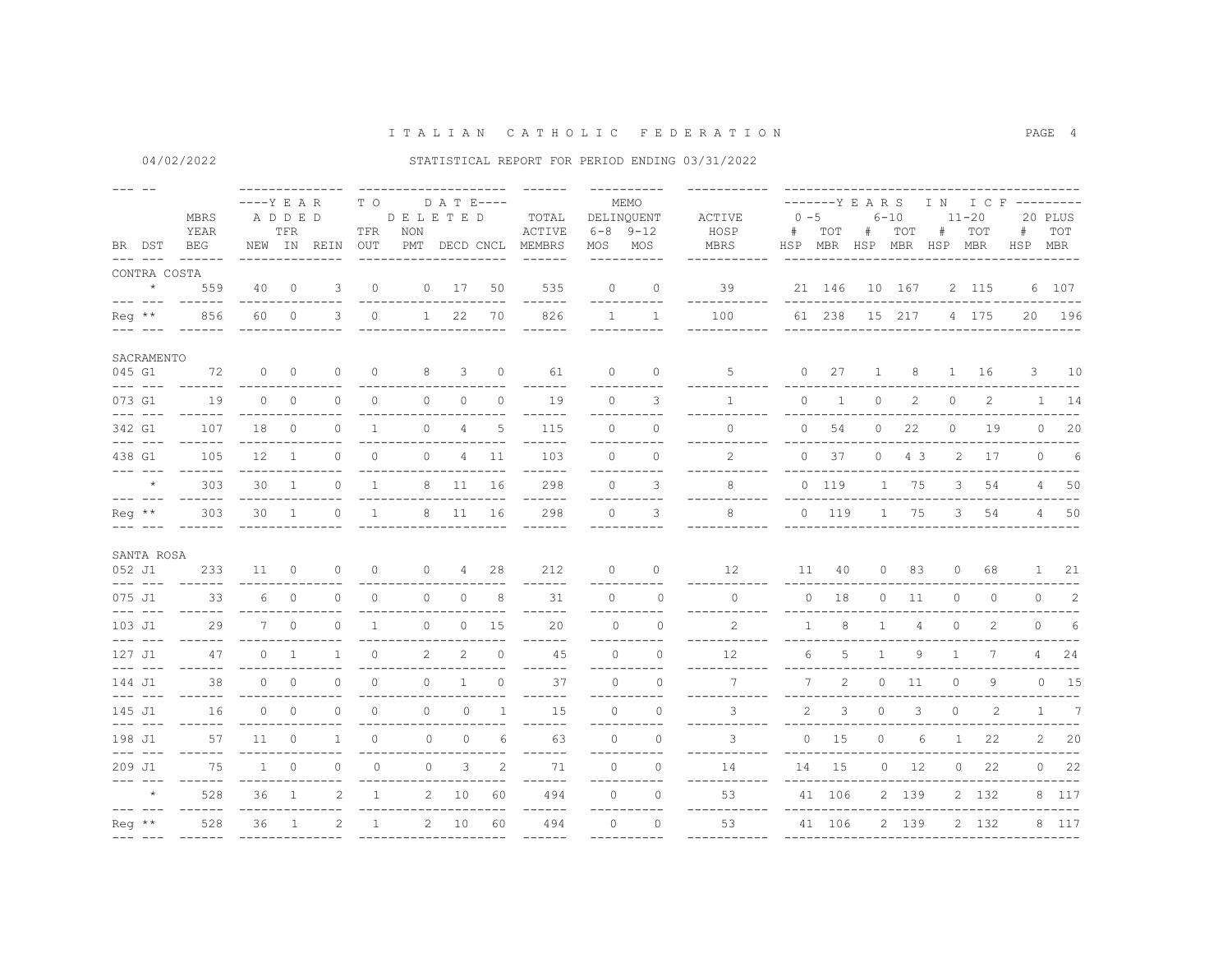04/02/2022

### STATISTICAL REPORT FOR PERIOD ENDING 03/31/2022

|                 | BR DST                                                                                                                                                                                                                                                                                                                                                                                       | MBRS<br>YEAR<br>BEG  | $---Y E A R$<br>ADDED | TFR                      | NEW IN REIN    | T O<br>TFR<br>OUT | DELETED<br>NON<br>P MT | $D$ A T E----<br>DECD CNCL |                | TOTAL<br>ACTIVE<br>MEMBRS     | MOS      | MEMO<br>DELINQUENT<br>$6 - 8$ 9-12<br>MOS | ACTIVE<br>HOSP<br>MBRS | $0 - 5$<br>#          | -------Y E A R S<br>TOT<br>HSP MBR HSP MBR | #                     | $6 - 10$<br>TOT | I N<br>#<br>HSP MBR | $11 - 20$<br>TOT | I C F ---------<br>#<br>HSP | 20 PLUS<br>TOT<br>MBR      |
|-----------------|----------------------------------------------------------------------------------------------------------------------------------------------------------------------------------------------------------------------------------------------------------------------------------------------------------------------------------------------------------------------------------------------|----------------------|-----------------------|--------------------------|----------------|-------------------|------------------------|----------------------------|----------------|-------------------------------|----------|-------------------------------------------|------------------------|-----------------------|--------------------------------------------|-----------------------|-----------------|---------------------|------------------|-----------------------------|----------------------------|
| FRESNO          | $\begin{array}{cccccc} - & - & - & - & - \end{array}$                                                                                                                                                                                                                                                                                                                                        |                      |                       |                          |                |                   |                        |                            |                |                               |          |                                           |                        |                       |                                            |                       |                 |                     |                  |                             |                            |
| 027 L1          |                                                                                                                                                                                                                                                                                                                                                                                              | 64                   |                       | $5 \qquad 0$             | $\mathbf{0}$   | $\circ$           | $\circ$                | $\mathbf{1}$               | 5              | 63                            | $\circ$  | $\mathbf{0}$                              | $\mathbf{2}^{\prime}$  | $\circ$               | 20                                         | $\circ$               | 8               | 0                   | 20               |                             | 2 15                       |
| 031 L1          | $\frac{1}{2}$                                                                                                                                                                                                                                                                                                                                                                                | 109                  | 8                     | $\Omega$                 | $\bigcap$      | $\Omega$          | $\Omega$               | $\mathbf{1}$               | 8              | $---$<br>108                  | $\cap$   | --<br>$\Omega$                            | 4                      | $\overline{4}$        | 46                                         | $\circ$               | 50              | $\circ$             | 10               | $\circ$                     | $\overline{\phantom{0}}$ 2 |
| 032 L1          | $\frac{1}{2}$                                                                                                                                                                                                                                                                                                                                                                                | 42                   | $\circ$               | $\overline{0}$           | $\circ$        | $\circ$           | $\circ$                | 2                          | 8              | 32                            | $\Omega$ | $\circ$                                   | 13                     | 11                    | 6                                          | $\mathbf{2}^{\prime}$ | 5               | $\circ$             | 8                |                             | $0$ 13                     |
| 033 L1          | $\begin{array}{cccccc} - & - & - & - & - \end{array}$                                                                                                                                                                                                                                                                                                                                        | 59                   |                       | $4\qquad 0$              | $\Omega$       | $\circ$           | $\Omega$               | 2                          | 3              | $---$<br>58                   | $\Omega$ | $\Omega$                                  | $\Omega$               | $\Omega$              | 9                                          | $\circ$               | 16              | $\circ$             | 17               | $\circ$                     | 16                         |
| 039 L1          | $\begin{array}{cccccc} - & - & - & - & - \end{array}$                                                                                                                                                                                                                                                                                                                                        | $- - - - - -$<br>224 |                       | 7 0                      | $\Omega$       | $\circ$           | 29                     | $\mathbf{1}$               | 8              | $---$<br>193                  | $\Omega$ | ----------<br>$\Omega$                    | ---------<br>44        |                       | 41 47                                      |                       | 1 16            |                     | $1 -$<br>48      |                             | 1 82                       |
| 054 L1          | $\frac{1}{2} \frac{1}{2} \frac{1}{2} \frac{1}{2} \frac{1}{2} \frac{1}{2} \frac{1}{2} \frac{1}{2} \frac{1}{2} \frac{1}{2} \frac{1}{2} \frac{1}{2} \frac{1}{2} \frac{1}{2} \frac{1}{2} \frac{1}{2} \frac{1}{2} \frac{1}{2} \frac{1}{2} \frac{1}{2} \frac{1}{2} \frac{1}{2} \frac{1}{2} \frac{1}{2} \frac{1}{2} \frac{1}{2} \frac{1}{2} \frac{1}{2} \frac{1}{2} \frac{1}{2} \frac{1}{2} \frac{$ | $- - - - - -$<br>49  | $\mathbf{1}$          | $\Omega$                 | $\Omega$       | $\Omega$          | $\mathbf{0}$           | 2                          | $\Omega$       | ------<br>48                  | $\Omega$ | ----------<br>$\Omega$                    | $\Omega$               | $\Omega$              | 13                                         | $\circ$               | 6               | $\Omega$            | $\overline{1}$   | $\Omega$                    | 28                         |
| 070 L1          |                                                                                                                                                                                                                                                                                                                                                                                              | 20                   | $\circ$               | $\circ$                  | $\Omega$       | $\circ$           | $\circ$                | $\circ$                    | $\circ$        | 20                            | $\circ$  | $\mathbf{0}$                              | 4                      | 4                     | 2                                          | $\circ$               | 3               | $\circ$             | 6                | $\circ$                     | 9                          |
| 185 L1          | $\begin{array}{cccccc} - & - & - & - & - \end{array}$                                                                                                                                                                                                                                                                                                                                        | 5                    | $\Omega$              | $\Omega$                 | $\Omega$       | $\Omega$          | $\Omega$               | $\Omega$                   | $\circ$        | .5                            | $\Omega$ | $\Omega$                                  | $\Omega$               | $\Omega$              | $\mathbf{1}$                               | $\circ$               | 1               | 0                   | 1                | $\Omega$                    | 2                          |
| 250 L1          | $\begin{array}{cccccc} - & - & - & - & - \end{array}$                                                                                                                                                                                                                                                                                                                                        | 36                   | $\Omega$              | $\overline{0}$           | $\Omega$       | $\Omega$          | $\Omega$               | $\mathbf{1}$               | $\Omega$       | ----<br>35                    | $\Omega$ | ----------<br>$\Omega$                    | -------<br>5.          | 4                     | 4                                          | $\circ$               | 10              | $\circ$             | 12               | $\mathbf{1}$                | 9                          |
| 281 L1          | $\frac{1}{2}$                                                                                                                                                                                                                                                                                                                                                                                | ------<br>74         | $\Omega$              | $\Omega$                 | $\Omega$       | $\circ$           | 9                      | $\circ$                    | $\Omega$       | ------<br>65                  | $\Omega$ | ----------<br>$\Omega$                    | -------<br>3           | $\mathbf{2}^{\prime}$ | 8                                          | $\circ$               | 17              | $\circ$             | 13               | $\mathbf{1}$                | 27                         |
| 308 L1          | $\frac{1}{2}$                                                                                                                                                                                                                                                                                                                                                                                | 65                   | $\mathbf{1}$          | $\circ$                  | 2              | $\Omega$          | 13                     | $\Omega$                   | $\overline{1}$ | 54                            | $\Omega$ | $\Omega$                                  | $\Omega$               | $\Omega$              | 13                                         | $\circ$               | 12              | $\circ$             | 23               | $\circ$                     | 6                          |
| 417 L1          |                                                                                                                                                                                                                                                                                                                                                                                              | 19                   | $\mathbf{1}$          | $\circ$                  | $\Omega$       | $\circ$           | $\circ$                | $\circ$                    | 2              | $- - - -$<br>18               | $\Omega$ | $\Omega$                                  | $\circ$                | $\circ$               | 2                                          | $\circ$               | $\overline{4}$  | $\circ$             | 9                | $\Omega$                    | 3                          |
|                 | $- - - - - - - -$<br>$\star$                                                                                                                                                                                                                                                                                                                                                                 | -----<br>766         | 27                    | $\bigcirc$               | 2              | $\Omega$          | 51                     | 10                         | 35             | ------<br>699                 | $\Omega$ | ----------<br>$\Omega$                    | ----------<br>75       |                       | 66 171                                     |                       | 3 148           |                     | 1 168            |                             | 5 212                      |
| $\text{Re}q$ ** | $\frac{1}{2} \frac{1}{2} \frac{1}{2} \frac{1}{2} \frac{1}{2} \frac{1}{2} \frac{1}{2} \frac{1}{2} \frac{1}{2} \frac{1}{2} \frac{1}{2} \frac{1}{2} \frac{1}{2} \frac{1}{2} \frac{1}{2} \frac{1}{2} \frac{1}{2} \frac{1}{2} \frac{1}{2} \frac{1}{2} \frac{1}{2} \frac{1}{2} \frac{1}{2} \frac{1}{2} \frac{1}{2} \frac{1}{2} \frac{1}{2} \frac{1}{2} \frac{1}{2} \frac{1}{2} \frac{1}{2} \frac{$ | $- - - - - -$<br>766 | 27                    | $\overline{0}$           | $\mathfrak{D}$ | $\Omega$          | 51                     | 10                         | 35             | $- - - - - -$<br>699<br>----- | $\Omega$ | ----------<br>$\Omega$                    | ----------<br>75       |                       | 66 171                                     |                       | 3 148           |                     | 1 168            |                             | 5 212                      |
|                 | CENTRAL COAST                                                                                                                                                                                                                                                                                                                                                                                |                      |                       |                          |                |                   |                        |                            |                |                               |          |                                           |                        |                       |                                            |                       |                 |                     |                  |                             |                            |
| 021 N1          | $\frac{1}{2} \frac{1}{2} \frac{1}{2} \frac{1}{2} \frac{1}{2} \frac{1}{2} \frac{1}{2} \frac{1}{2} \frac{1}{2} \frac{1}{2} \frac{1}{2} \frac{1}{2} \frac{1}{2} \frac{1}{2} \frac{1}{2} \frac{1}{2} \frac{1}{2} \frac{1}{2} \frac{1}{2} \frac{1}{2} \frac{1}{2} \frac{1}{2} \frac{1}{2} \frac{1}{2} \frac{1}{2} \frac{1}{2} \frac{1}{2} \frac{1}{2} \frac{1}{2} \frac{1}{2} \frac{1}{2} \frac{$ | 130<br>$- - - - - -$ | $\circ$               | $\overline{\phantom{0}}$ | 0              | $\circ$           | $\mathbf{1}$           | $\mathbf{1}$               | 7              | 121                           | $\circ$  | $\circ$                                   | 19                     | 13                    | 39                                         | $\mathcal{S}$         | 26              | 1                   | 24               | 2                           | 32                         |
| 025 N1          | $\frac{1}{2} \frac{1}{2} \frac{1}{2} \frac{1}{2} \frac{1}{2} \frac{1}{2} \frac{1}{2} \frac{1}{2} \frac{1}{2} \frac{1}{2} \frac{1}{2} \frac{1}{2} \frac{1}{2} \frac{1}{2} \frac{1}{2} \frac{1}{2} \frac{1}{2} \frac{1}{2} \frac{1}{2} \frac{1}{2} \frac{1}{2} \frac{1}{2} \frac{1}{2} \frac{1}{2} \frac{1}{2} \frac{1}{2} \frac{1}{2} \frac{1}{2} \frac{1}{2} \frac{1}{2} \frac{1}{2} \frac{$ | 26<br>$- - - - - -$  | $\mathbf{1}$          | $\circ$                  | $\mathbf{1}$   | $\Omega$          | $\circ$                | 3                          | 3              | 22<br>------                  | $\Omega$ | $\Omega$<br>----------                    | 13                     | $7^{\circ}$           | $6\overline{6}$                            | 5                     | 5               | $\circ$             | 6                | $\mathbf{1}$                | 5                          |
| 026 N1          |                                                                                                                                                                                                                                                                                                                                                                                              | 41                   | $\Omega$              | $\Omega$                 | $\Omega$       | $\Omega$          | $\circ$                | $\mathbf{1}$               | 2              | 38                            | $\Omega$ | $\Omega$                                  | 5                      | 1                     | 9                                          | 0                     | 8               | 2                   | 15               | $\overline{2}$              | 6                          |
|                 |                                                                                                                                                                                                                                                                                                                                                                                              |                      |                       |                          |                |                   |                        |                            |                |                               |          |                                           |                        |                       |                                            |                       |                 |                     |                  |                             |                            |

PAGE 5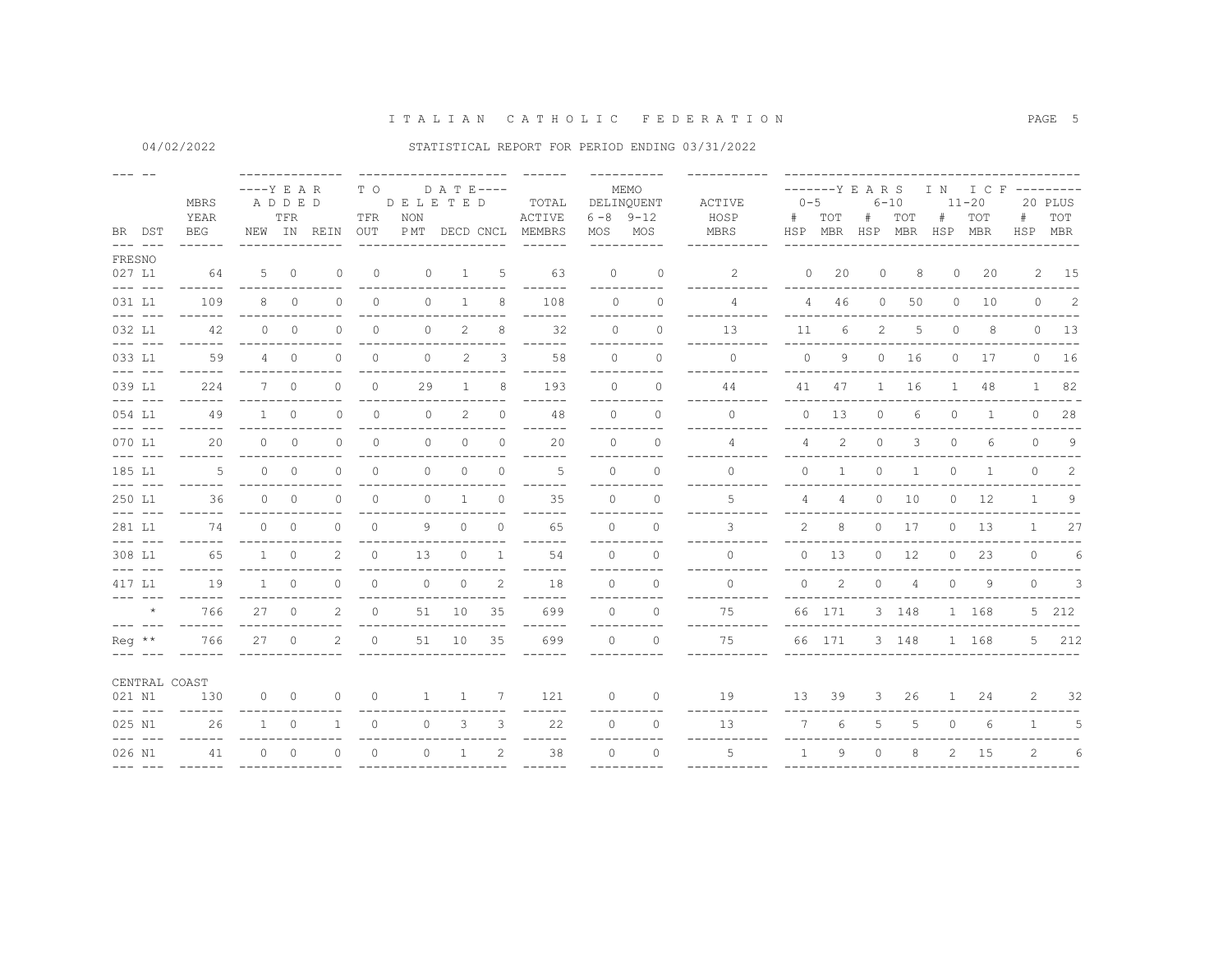04/02/2022

|                 | BR DST<br>$\frac{1}{2} \frac{1}{2} \frac{1}{2} \frac{1}{2} \frac{1}{2} \frac{1}{2} \frac{1}{2} \frac{1}{2} \frac{1}{2} \frac{1}{2} \frac{1}{2} \frac{1}{2} \frac{1}{2} \frac{1}{2} \frac{1}{2} \frac{1}{2} \frac{1}{2} \frac{1}{2} \frac{1}{2} \frac{1}{2} \frac{1}{2} \frac{1}{2} \frac{1}{2} \frac{1}{2} \frac{1}{2} \frac{1}{2} \frac{1}{2} \frac{1}{2} \frac{1}{2} \frac{1}{2} \frac{1}{2} \frac{$                                                                                                                                                                                                                                                                                                                                                                                       | MBRS<br>YEAR<br><b>BEG</b><br>------                         | $---Y E A R$<br>ADDED | TFR                      | NEW IN REIN | T O<br>TFR<br>OUT | DELETED<br><b>NON</b><br>--------- | D A T E----  |                   | TOTAL<br>ACTI VE<br>PMT DECD CNCL MEMBRS<br>$- - - - - -$ | MOS MOS   | MEMO<br>DELINQUENT<br>$6 - 8$ $9 - 12$<br>----------- | ACTIVE<br>HOSP<br>MBRS<br><u>__________</u> _ | $0 - 5$<br>#                  | TOT                   | -------Y E A R S<br>$6 - 10$<br>#<br>HSP MBR HSP MBR HSP MBR | TOT                      | #              | $11 - 20$<br>TOT | I N I C F ---------<br>#<br>HSP | 20 PLUS<br>TOT<br>MBR<br>--------  |
|-----------------|----------------------------------------------------------------------------------------------------------------------------------------------------------------------------------------------------------------------------------------------------------------------------------------------------------------------------------------------------------------------------------------------------------------------------------------------------------------------------------------------------------------------------------------------------------------------------------------------------------------------------------------------------------------------------------------------------------------------------------------------------------------------------------------------|--------------------------------------------------------------|-----------------------|--------------------------|-------------|-------------------|------------------------------------|--------------|-------------------|-----------------------------------------------------------|-----------|-------------------------------------------------------|-----------------------------------------------|-------------------------------|-----------------------|--------------------------------------------------------------|--------------------------|----------------|------------------|---------------------------------|------------------------------------|
| 036 N1          |                                                                                                                                                                                                                                                                                                                                                                                                                                                                                                                                                                                                                                                                                                                                                                                              | CENTRAL COAST<br>636                                         | 28                    | $\overline{0}$           | 1           | $\circ$           | 12                                 |              | 9 11              | 633                                                       | $\circ$   | $\circ$                                               | 78                                            |                               |                       | 58  214  15  132                                             |                          |                | 1 175            |                                 | 4 112                              |
| 051 N1          | $\frac{1}{2} \frac{1}{2} \frac{1}{2} \frac{1}{2} \frac{1}{2} \frac{1}{2} \frac{1}{2} \frac{1}{2} \frac{1}{2} \frac{1}{2} \frac{1}{2} \frac{1}{2} \frac{1}{2} \frac{1}{2} \frac{1}{2} \frac{1}{2} \frac{1}{2} \frac{1}{2} \frac{1}{2} \frac{1}{2} \frac{1}{2} \frac{1}{2} \frac{1}{2} \frac{1}{2} \frac{1}{2} \frac{1}{2} \frac{1}{2} \frac{1}{2} \frac{1}{2} \frac{1}{2} \frac{1}{2} \frac{$<br>$\frac{1}{2} \frac{1}{2} \frac{1}{2} \frac{1}{2} \frac{1}{2} \frac{1}{2} \frac{1}{2} \frac{1}{2} \frac{1}{2} \frac{1}{2} \frac{1}{2} \frac{1}{2} \frac{1}{2} \frac{1}{2} \frac{1}{2} \frac{1}{2} \frac{1}{2} \frac{1}{2} \frac{1}{2} \frac{1}{2} \frac{1}{2} \frac{1}{2} \frac{1}{2} \frac{1}{2} \frac{1}{2} \frac{1}{2} \frac{1}{2} \frac{1}{2} \frac{1}{2} \frac{1}{2} \frac{1}{2} \frac{$ | 40<br>$- - - - - -$                                          | $\Omega$              | $\overline{0}$           | $\circ$     | $\circ$           | $\circ$                            | 2            | $\circ$           | 38                                                        | $\circ$   | $\Omega$                                              | -----------<br>$\mathbf{1}$                   | $- - - - -$                   | $0\qquad 10$          |                                                              | $1 \quad 15$             | $\circ$        | 6                | $\overline{0}$                  | $\overline{7}$                     |
| 227 N1          | $\frac{1}{2} \frac{1}{2} \frac{1}{2} \frac{1}{2} \frac{1}{2} \frac{1}{2} \frac{1}{2} \frac{1}{2} \frac{1}{2} \frac{1}{2} \frac{1}{2} \frac{1}{2} \frac{1}{2} \frac{1}{2} \frac{1}{2} \frac{1}{2} \frac{1}{2} \frac{1}{2} \frac{1}{2} \frac{1}{2} \frac{1}{2} \frac{1}{2} \frac{1}{2} \frac{1}{2} \frac{1}{2} \frac{1}{2} \frac{1}{2} \frac{1}{2} \frac{1}{2} \frac{1}{2} \frac{1}{2} \frac{$                                                                                                                                                                                                                                                                                                                                                                                                 | 94                                                           |                       | 9 0                      | $\Omega$    | $\Omega$          | $\circ$                            | $\mathbf{1}$ | 3                 | ------<br>99                                              | $\Omega$  | ----------<br>$\cap$<br>----------                    | -----------<br>12<br>-----------              |                               | 9 29                  |                                                              | 3 16                     | $\circ$        | 36               |                                 | $-- - -$<br>$0 \t 18$<br>--------  |
| 291 N1          |                                                                                                                                                                                                                                                                                                                                                                                                                                                                                                                                                                                                                                                                                                                                                                                              | 159                                                          |                       | $0 \qquad 0$             | $\Omega$    | $\Omega$          | 19                                 | 5            | $\overline{c}$    | ------<br>133                                             | $\Omega$  | $\Omega$                                              | 21<br>-----------                             | $- - - - - -$<br>20           | 38                    | $\overline{0}$                                               | 61                       | $\circ$        | 21               |                                 | $1 \t 13$                          |
| 354 N1          | $\begin{array}{cccccc} - & - & - & - & - \end{array}$                                                                                                                                                                                                                                                                                                                                                                                                                                                                                                                                                                                                                                                                                                                                        | 42<br>$- - - - - -$                                          | $\Omega$              | $\bigcirc$               | $\Omega$    | $\circ$           | 2                                  | $\circ$      | $\circ$           | 40<br>$- - - - - -$                                       | $\Omega$  | $\Omega$<br>-----------                               | $\overline{1}$<br>------------                | $\mathbf{1}$<br>$\frac{1}{2}$ | 20                    |                                                              | $0 \t 15$                | $\circ$        | $\mathbf{3}$     | $\circ$                         | $\overline{\phantom{0}}$ 2<br>---- |
|                 | $\star$<br>$\frac{1}{2} \frac{1}{2} \frac{1}{2} \frac{1}{2} \frac{1}{2} \frac{1}{2} \frac{1}{2} \frac{1}{2} \frac{1}{2} \frac{1}{2} \frac{1}{2} \frac{1}{2} \frac{1}{2} \frac{1}{2} \frac{1}{2} \frac{1}{2} \frac{1}{2} \frac{1}{2} \frac{1}{2} \frac{1}{2} \frac{1}{2} \frac{1}{2} \frac{1}{2} \frac{1}{2} \frac{1}{2} \frac{1}{2} \frac{1}{2} \frac{1}{2} \frac{1}{2} \frac{1}{2} \frac{1}{2} \frac{$                                                                                                                                                                                                                                                                                                                                                                                      | 1,168<br>$- - - - - -$                                       | 38<br>--------------  | $\bigcirc$               | 2           | $\Omega$          | 34                                 | 22           | 28                | 1,124<br>$- - - - - -$                                    | $\Omega$  | $\cap$<br>__________                                  | 150<br>-----------                            |                               | 109 365<br>---------- |                                                              | 27 278                   |                | 4 286            | -------------------------       | 10 195                             |
| $Re\alpha$ **   |                                                                                                                                                                                                                                                                                                                                                                                                                                                                                                                                                                                                                                                                                                                                                                                              | 1,168                                                        |                       | 38 0                     | 2           | $\bigcirc$        | 34                                 | 22           | 28                | 1,124                                                     |           | $\Omega$<br>$\Omega$                                  | 150                                           |                               | 109 365               |                                                              |                          |                | 27 278 4 286     |                                 | 10 195                             |
| 121 P1          | CHICAGO<br>$\frac{1}{2} \frac{1}{2} \frac{1}{2} \frac{1}{2} \frac{1}{2} \frac{1}{2} \frac{1}{2} \frac{1}{2} \frac{1}{2} \frac{1}{2} \frac{1}{2} \frac{1}{2} \frac{1}{2} \frac{1}{2} \frac{1}{2} \frac{1}{2} \frac{1}{2} \frac{1}{2} \frac{1}{2} \frac{1}{2} \frac{1}{2} \frac{1}{2} \frac{1}{2} \frac{1}{2} \frac{1}{2} \frac{1}{2} \frac{1}{2} \frac{1}{2} \frac{1}{2} \frac{1}{2} \frac{1}{2} \frac{$                                                                                                                                                                                                                                                                                                                                                                                      | 5                                                            |                       | $1 \quad 0$              | $\Omega$    | $\Omega$          | $\Omega$                           | $\Omega$     | $\sim$ 1          | -5                                                        | $\Omega$  | $\cap$                                                | 3                                             | $\Omega$                      | $\overline{1}$        | $\circ$                                                      | $\Omega$                 | $\Omega$       | $\Omega$         |                                 | $3 \t 4$                           |
| 220 P1          |                                                                                                                                                                                                                                                                                                                                                                                                                                                                                                                                                                                                                                                                                                                                                                                              | 7                                                            | $\Omega$              | $\Omega$                 | $\Omega$    | $\Omega$          | $\circ$                            | $\mathbf{1}$ | $\Omega$          | 6                                                         | $\Omega$  | $\Omega$                                              | $\Omega$                                      | $\Omega$                      | $\circ$               | $\circ$                                                      | 2                        | $\circ$        | 2                |                                 | 2<br>$0 \qquad \qquad$             |
| 274 P1          | $- - - - - - -$                                                                                                                                                                                                                                                                                                                                                                                                                                                                                                                                                                                                                                                                                                                                                                              | 47                                                           | $\circ$               | $\overline{0}$           | 0           | $\circ$           | 22                                 | $\circ$      | 25                | $\circ$<br>------                                         | $\circ$   | $\circ$<br>_________                                  | $\circ$<br>-------                            | $\circ$                       | $\circ$               | $\circ$                                                      | $\circ$                  | $\circ$        | $\circ$          | $\circ$                         | $\Omega$                           |
| 358 P1          | $\frac{1}{2} \frac{1}{2} \frac{1}{2} \frac{1}{2} \frac{1}{2} \frac{1}{2} \frac{1}{2} \frac{1}{2} \frac{1}{2} \frac{1}{2} \frac{1}{2} \frac{1}{2} \frac{1}{2} \frac{1}{2} \frac{1}{2} \frac{1}{2} \frac{1}{2} \frac{1}{2} \frac{1}{2} \frac{1}{2} \frac{1}{2} \frac{1}{2} \frac{1}{2} \frac{1}{2} \frac{1}{2} \frac{1}{2} \frac{1}{2} \frac{1}{2} \frac{1}{2} \frac{1}{2} \frac{1}{2} \frac{$                                                                                                                                                                                                                                                                                                                                                                                                 | 21<br>$- - - - - -$                                          | 6.                    | $\overline{\phantom{0}}$ | $\Omega$    | $\Omega$          | 2                                  | $\circ$      | 2                 | 23<br>------                                              | $\bigcap$ | $\Omega$<br>----------                                | 2<br>--------                                 | 2                             | 11                    | $\circ$                                                      | 3                        | $\circ$        | 3                | $\circ$                         | 6                                  |
| 392 P1          |                                                                                                                                                                                                                                                                                                                                                                                                                                                                                                                                                                                                                                                                                                                                                                                              | 128<br>$- - - - - -$                                         |                       | $7\qquad0$               | $\Omega$    | $\circ$           | $\circ$                            | $\circ$      | 7                 | 128<br>------                                             | $\cap$    | $\Omega$<br>----------                                | 8                                             | 5                             | 45                    | $\mathbf{1}$                                                 | 24                       | $\overline{2}$ | 54               |                                 | $0\qquad 5$                        |
| 418 P1          | $\frac{1}{2} \frac{1}{2} \frac{1}{2} \frac{1}{2} \frac{1}{2} \frac{1}{2} \frac{1}{2} \frac{1}{2} \frac{1}{2} \frac{1}{2} \frac{1}{2} \frac{1}{2} \frac{1}{2} \frac{1}{2} \frac{1}{2} \frac{1}{2} \frac{1}{2} \frac{1}{2} \frac{1}{2} \frac{1}{2} \frac{1}{2} \frac{1}{2} \frac{1}{2} \frac{1}{2} \frac{1}{2} \frac{1}{2} \frac{1}{2} \frac{1}{2} \frac{1}{2} \frac{1}{2} \frac{1}{2} \frac{$                                                                                                                                                                                                                                                                                                                                                                                                 | 39                                                           | $\mathbf{1}$          | $\overline{0}$           | 0           | $\circ$           | 8                                  | $\mathbf{1}$ | $\Omega$          | 31<br>------                                              | $\Omega$  | $\circ$                                               | $\Omega$                                      | $\circ$                       | 11                    | $\circ$                                                      | 7                        | $\circ$        | 11               | $\circ$                         | 2                                  |
| 439 P1          | $\begin{array}{cccccc} - & - & - & - & - \end{array}$                                                                                                                                                                                                                                                                                                                                                                                                                                                                                                                                                                                                                                                                                                                                        | 86<br>$- - - - - -$                                          |                       | $0 \qquad 0$             | $\Omega$    | $\Omega$          | 86                                 | $\Omega$     | $\Omega$          | $\cap$<br>------                                          | $\Omega$  | $\Omega$<br>__________                                | $\bigcap$<br>. _ _ _ _ _ _ _ _ _ _            | $\Omega$                      | $\Omega$              | $\circ$                                                      | $\circ$                  | $\circ$        | $\circ$          | $\Omega$                        | $\overline{0}$                     |
|                 | $\star$<br>$\begin{array}{cccccc} - & - & - & - & - & - \\ & - & - & - & - & - \end{array}$                                                                                                                                                                                                                                                                                                                                                                                                                                                                                                                                                                                                                                                                                                  | 333<br>$- - - - - -$                                         | 15                    | $\overline{0}$           | $\Omega$    | $\Omega$          | 118                                | 2            | 35                | 193<br>------                                             | $\Omega$  | $\Omega$<br>----------                                | 13<br>-----------                             | $7^{\circ}$                   | 68                    | $\mathbf{1}$                                                 | 36                       | 2              | 70               |                                 | 3 19                               |
| $\text{Re}q$ ** |                                                                                                                                                                                                                                                                                                                                                                                                                                                                                                                                                                                                                                                                                                                                                                                              | 333                                                          | 15                    | $\overline{0}$           | $\circ$     | $\circ$           | 118                                |              | $2 \overline{35}$ | 193                                                       | $\Omega$  | $\circ$                                               | 13                                            | $7\overline{ }$               | 68                    |                                                              | $1 \quad 36$             | 2              | 70               |                                 | $3$ 19                             |
| 005 R1          |                                                                                                                                                                                                                                                                                                                                                                                                                                                                                                                                                                                                                                                                                                                                                                                              | SANTA CLARA VALLEY<br>$\overline{32}$<br>___ ___ _____ _____ |                       | $0\qquad 0$              | $\circ$     | $\overline{0}$    | $\circ$                            |              | $0\qquad 0$       | 32                                                        | $\Omega$  | $\overline{0}$                                        | 2                                             |                               | 2 4                   | $\circ$                                                      | $\overline{\phantom{a}}$ | $\circ$        | 13               |                                 | $0 \t 12$                          |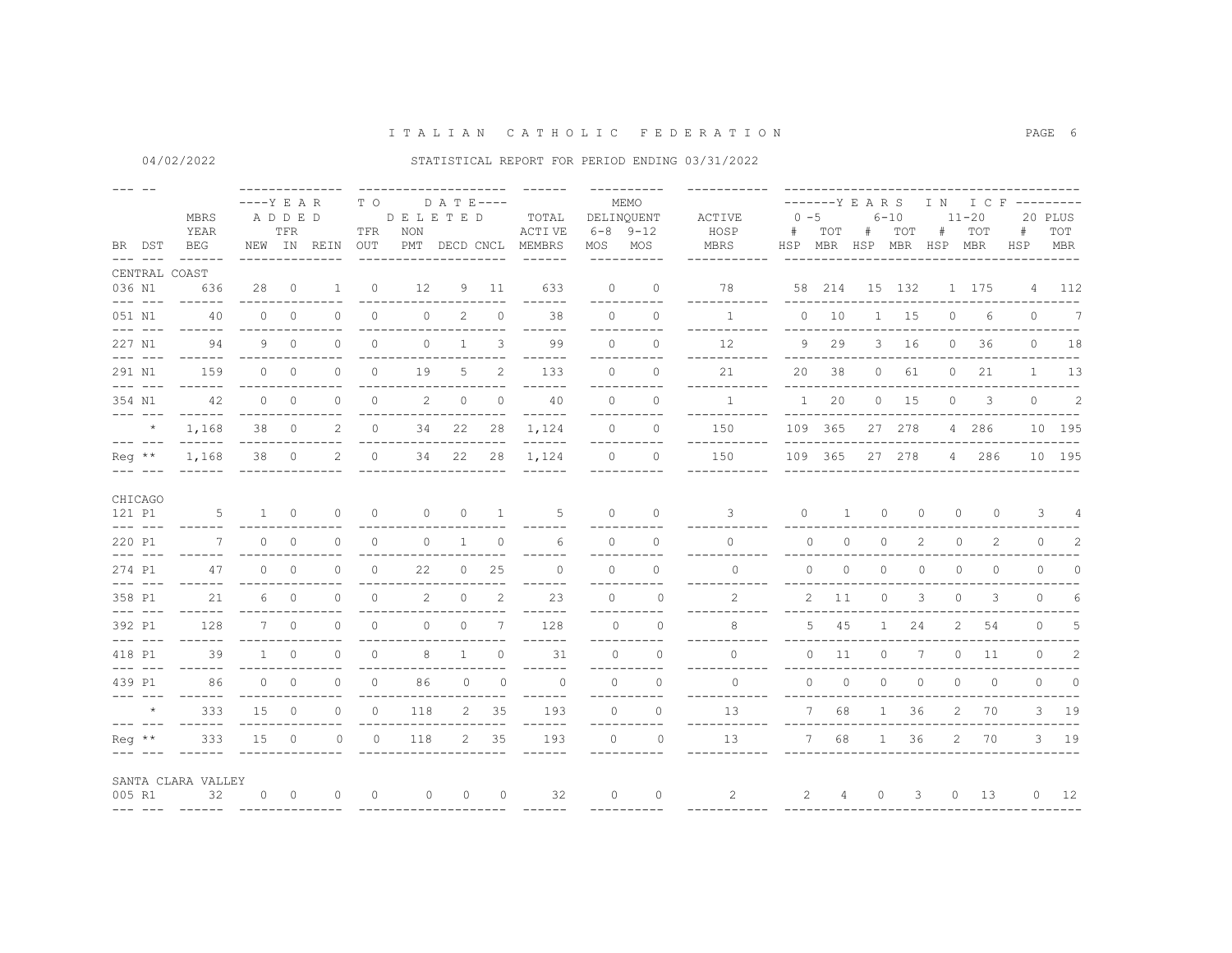|                                                |                                                                                                                                                                                                                                                                                                                                                                                                                                                                                      |                                        |               |                |                   |                                               | -------------------- |                |                                   |                           |                                           |                                      |                                             |                |                       |                                            |              |                  |                                  |                |                |
|------------------------------------------------|--------------------------------------------------------------------------------------------------------------------------------------------------------------------------------------------------------------------------------------------------------------------------------------------------------------------------------------------------------------------------------------------------------------------------------------------------------------------------------------|----------------------------------------|---------------|----------------|-------------------|-----------------------------------------------|----------------------|----------------|-----------------------------------|---------------------------|-------------------------------------------|--------------------------------------|---------------------------------------------|----------------|-----------------------|--------------------------------------------|--------------|------------------|----------------------------------|----------------|----------------|
| MBRS<br>YEAR<br><b>BEG</b><br>BR DST<br>------ |                                                                                                                                                                                                                                                                                                                                                                                                                                                                                      | $---Y$ E A R                           | ADDED<br>TFR  | NEW IN REIN    | T O<br>TFR<br>OUT | <b>DELETED</b><br><b>NON</b><br>PMT DECD CNCL | $D$ A T E ----       |                | TOTA L<br>ACTIVE<br><b>MEMBRS</b> | MOS                       | MEMO<br>DELINOUENT<br>$6 - 8$ 9-12<br>MOS | ACTIVE<br>HOSP<br><b>MBRS</b>        | $0 - 5$<br>#                                | TOT            | -------Y E A R S<br># | $6 - 10$<br>TOT<br>HSP MBR HSP MBR HSP MBR | #            | $11 - 20$<br>TOT | IN ICF ---------<br>#<br>HSP MBR | 20 PLUS<br>TOT |                |
|                                                |                                                                                                                                                                                                                                                                                                                                                                                                                                                                                      |                                        |               |                |                   |                                               | ---------            |                | ----                              | $- - - - - -$             |                                           | ----------                           | --------                                    |                |                       |                                            |              |                  |                                  |                |                |
|                                                | 028 R1                                                                                                                                                                                                                                                                                                                                                                                                                                                                               | SANTA CLARA VALLEY<br>159              | $\Omega$      | $\overline{0}$ | $\circ$           | $\mathbf{0}$                                  | $\Omega$             | 3              | 3                                 | 153                       | $\Omega$                                  | $\Omega$                             | 37                                          | 19             | 28                    | 8                                          | 46           |                  | 7<br>53                          |                | $3 \t26$       |
|                                                | $- - - - - - -$<br>047 R1<br>$\begin{array}{cccccc} - & - & - & - & - \\ & - & - & - & - \end{array}$                                                                                                                                                                                                                                                                                                                                                                                | $- - - - - -$<br>59<br>$- - - - - - -$ | $1 \quad$     | $\circ$        | $\Omega$          | $\circ$                                       | 4                    | $\circ$        | $\mathbf{1}$                      | ------<br>55<br>------    | $\Omega$                                  | ----------<br>$\Omega$<br>---------- | ---------<br>$7\overline{ }$<br>----------- |                | $5\qquad10$           | $\circ$                                    | 12           |                  | $0\qquad 15$                     |                | $2 \t18$       |
|                                                | 184 R1<br>$\frac{1}{2} \left( \frac{1}{2} \right) \left( \frac{1}{2} \right) \left( \frac{1}{2} \right) \left( \frac{1}{2} \right) \left( \frac{1}{2} \right) \left( \frac{1}{2} \right) \left( \frac{1}{2} \right) \left( \frac{1}{2} \right) \left( \frac{1}{2} \right) \left( \frac{1}{2} \right) \left( \frac{1}{2} \right) \left( \frac{1}{2} \right) \left( \frac{1}{2} \right) \left( \frac{1}{2} \right) \left( \frac{1}{2} \right) \left( \frac{1}{2} \right) \left( \frac$ | 48<br>------                           |               | $2 \ 0$        | $\mathcal{L}$     | $\Omega$                                      | $\Omega$             | $\overline{1}$ | .5                                | 46<br>------              | $\Omega$                                  | $\Omega$<br>-----------              | 4                                           | $\mathbf{1}$   | $\overline{4}$        | $\mathbf{2}$                               | 9            | $\Omega$         | 18                               |                | 1 15           |
|                                                | 191 R1<br>$\frac{1}{2}$                                                                                                                                                                                                                                                                                                                                                                                                                                                              | 106<br>$- - - - - -$                   |               | $2 \ 0$        | $\Omega$          | $\Omega$                                      | $\Omega$             | $\overline{1}$ | $\bigcap$                         | 107<br>------             | $\bigcap$                                 | $\Omega$<br>----------               | 8                                           |                | 7 12                  | $\circ$                                    | 29           | $\mathbf{1}$     | 40                               |                | $0$ 26         |
|                                                | 368 R1                                                                                                                                                                                                                                                                                                                                                                                                                                                                               | 89<br>$- - - - - -$                    | $\Omega$      | $\Omega$       | $\Omega$          | $\circ$                                       | 12                   | $\mathbf{1}$   | $\circ$                           | 76<br>------              | $\Omega$                                  | $\circ$<br>----------                | 10<br>----------                            | 8              | 22                    | $\circ$                                    | 11           | $\circ$          | 32                               |                | $2 \quad 11$   |
|                                                | 391 R1<br>$\frac{1}{2}$                                                                                                                                                                                                                                                                                                                                                                                                                                                              | 144<br>$- - - - - -$                   |               | $2 \ 0$        | $\Omega$          | $\Omega$                                      | $\mathbf{1}$         | 2              | $\Omega$                          | 143<br>------             | $\Omega$                                  | $\Omega$<br>----------               | 5                                           |                | 1 22                  |                                            | 2 24         |                  | $0\quad 42$                      |                | 2 55           |
|                                                | 408 R1<br>$\frac{1}{2}$                                                                                                                                                                                                                                                                                                                                                                                                                                                              | 39<br>$- - - - - - -$                  |               | $0\qquad 0$    | $\Omega$          | $\circ$                                       | $\circ$              | $\mathbf{1}$   | $\Omega$                          | 38                        | $\cap$                                    | $\Omega$<br>-----------              | $\mathfrak{D}$                              | $\overline{2}$ | 7                     |                                            | $0\quad 13$  | $\circ$          | 10                               | $\circ$        | 8 <sup>8</sup> |
|                                                | 435 R1                                                                                                                                                                                                                                                                                                                                                                                                                                                                               | 75                                     |               | $0\qquad 0$    | 11                | $\circ$                                       | $\circ$              | $\circ$        | 8                                 | ------<br>78              | $\Omega$                                  | $\Omega$                             | 2                                           | $\overline{2}$ | 32                    |                                            | $0$ 12       | $\circ$          | 32                               | $\circ$        | 2              |
|                                                | $- - - - - - -$<br>445 R1                                                                                                                                                                                                                                                                                                                                                                                                                                                            | $- - - - - -$<br>47                    |               | $5 \qquad 0$   | $\circ$           | $\circ$                                       | $\circ$              | 2              | 5                                 | ------<br>45              | $\circ$                                   | ----------<br>$\Omega$               | -----------<br>$\mathbf{1}$                 |                | 1 20                  |                                            | $0\qquad25$  |                  | $0\qquad 0$                      |                | $0 \qquad 0$   |
|                                                | $\star$                                                                                                                                                                                                                                                                                                                                                                                                                                                                              | ------<br>798                          |               | $12 \qquad 0$  | 13                | $\circ$                                       |                      | 17 11          | 22                                | ------<br>773             | $\Omega$                                  | __________<br>$\Omega$               | -----------<br>78                           |                | ______________        | 48 161 12 184                              |              |                  | 8 255                            |                | 10 173         |
|                                                | $\text{Re}q$ **<br>--- --                                                                                                                                                                                                                                                                                                                                                                                                                                                            | 798                                    | $12 \qquad 0$ |                | 13                | $\circ$                                       | 17                   | 11             | 22                                | $------$<br>773<br>------ | $\circ$                                   | $\circ$                              | 78                                          |                | 48 161                |                                            | 12 184       |                  | 8 255                            |                | 10 173         |
|                                                | STOCKTON                                                                                                                                                                                                                                                                                                                                                                                                                                                                             |                                        |               |                |                   |                                               |                      |                |                                   |                           |                                           |                                      |                                             |                |                       |                                            |              |                  |                                  |                |                |
|                                                | 048 T1<br>$\frac{1}{2} \frac{1}{2} \frac{1}{2} \frac{1}{2} \frac{1}{2} \frac{1}{2} \frac{1}{2} \frac{1}{2} \frac{1}{2} \frac{1}{2} \frac{1}{2} \frac{1}{2} \frac{1}{2} \frac{1}{2} \frac{1}{2} \frac{1}{2} \frac{1}{2} \frac{1}{2} \frac{1}{2} \frac{1}{2} \frac{1}{2} \frac{1}{2} \frac{1}{2} \frac{1}{2} \frac{1}{2} \frac{1}{2} \frac{1}{2} \frac{1}{2} \frac{1}{2} \frac{1}{2} \frac{1}{2} \frac{$                                                                               | 25<br>$- - - - - - -$                  | $\circ$       | $\overline{0}$ | $\circ$           | $\circ$                                       | $\circ$              | $\circ$        | 4                                 | 21                        | $\Omega$                                  | $\Omega$<br>----------               | $\Omega$                                    | $\circ$        | 7                     | $\Omega$                                   | 5            | $\circ$          | 2                                | $\Omega$       | 7              |
|                                                | 082 T1<br>$- - - - - - -$                                                                                                                                                                                                                                                                                                                                                                                                                                                            | 35<br>$- - - - - -$                    | $11 \quad 0$  |                | $\Omega$          | $\circ$                                       | $\Omega$             | $\circ$        | 2                                 | 44<br>------              | $\Omega$                                  | $\Omega$<br>----------               | $\Omega$                                    | $\Omega$       | 43                    | $\circ$                                    | $\circ$      | $\circ$          | $\mathbf{0}$                     | $\Omega$       | $\sim$ 1       |
|                                                | 138 T1<br>$\frac{1}{2}$                                                                                                                                                                                                                                                                                                                                                                                                                                                              | 17<br>$- - - - - -$                    | $\Omega$      | $\overline{0}$ | $\circ$           | $\circ$                                       | 17                   | $\circ$        | $\Omega$                          | $\circ$<br>$- - - - - -$  | $\Omega$                                  | $\Omega$<br>-----------              | $\Omega$                                    | $\circ$        | $\circ$               | $\circ$                                    | $\circ$      | $\circ$          | $\mathbf{0}$                     | $\circ$        | $\Omega$       |
|                                                | 139 T1<br>$\frac{1}{2}$                                                                                                                                                                                                                                                                                                                                                                                                                                                              | 56<br>------                           |               | $4 \quad 0$    | $\Omega$          | $\Omega$                                      | $\Omega$             | 3              | 8                                 | 49<br>----                | $\cap$                                    | $\Omega$                             | $\mathcal{L}$                               |                | 1 16                  | $\circ$                                    | 10           | $\circ$          | 6                                |                | $1 \t17$       |
|                                                | 390 T1                                                                                                                                                                                                                                                                                                                                                                                                                                                                               | 168                                    |               | $4\qquad 0$    | $\circ$           | $\circ$                                       | $\circ$              | $\mathbf{1}$   | 2                                 | 169<br>------             | $\Omega$                                  | $\Omega$<br>----------               | $\Omega$                                    | $\circ$        | 42                    | $\circ$                                    | 46           | $\circ$          | 45                               | $\circ$        | 36             |
| $---$                                          | 395 T1<br>$- - -$                                                                                                                                                                                                                                                                                                                                                                                                                                                                    | 47                                     | 4             | $\overline{0}$ | $\circ$           | $\circ$                                       | $\circ$              | $\circ$        | $\circ$                           | 51                        | $\circ$                                   | $\Omega$                             | 5                                           |                | 1 19                  |                                            | $1 \quad 11$ | $\circ$          | 12                               | 3              | 9              |
|                                                | 413 T1                                                                                                                                                                                                                                                                                                                                                                                                                                                                               | 27                                     | $\cap$        | $\Omega$       | $\Omega$          | $\Omega$                                      | $\Omega$             | $\mathbf{1}$   | $\overline{4}$                    | ------<br>22              | $\Omega$                                  | ----------<br>$\Omega$               | $\mathfrak{D}$                              | 2              | 2                     | $\Omega$                                   | 2            | $\Omega$         | 8                                |                | $0\qquad 10$   |
|                                                | $\frac{1}{2} \frac{1}{2} \frac{1}{2} \frac{1}{2} \frac{1}{2} \frac{1}{2} \frac{1}{2} \frac{1}{2} \frac{1}{2} \frac{1}{2} \frac{1}{2} \frac{1}{2} \frac{1}{2} \frac{1}{2} \frac{1}{2} \frac{1}{2} \frac{1}{2} \frac{1}{2} \frac{1}{2} \frac{1}{2} \frac{1}{2} \frac{1}{2} \frac{1}{2} \frac{1}{2} \frac{1}{2} \frac{1}{2} \frac{1}{2} \frac{1}{2} \frac{1}{2} \frac{1}{2} \frac{1}{2} \frac{$                                                                                         |                                        |               |                |                   |                                               |                      |                |                                   | $- - - - - -$             |                                           | -----------                          |                                             |                |                       |                                            |              |                  |                                  |                |                |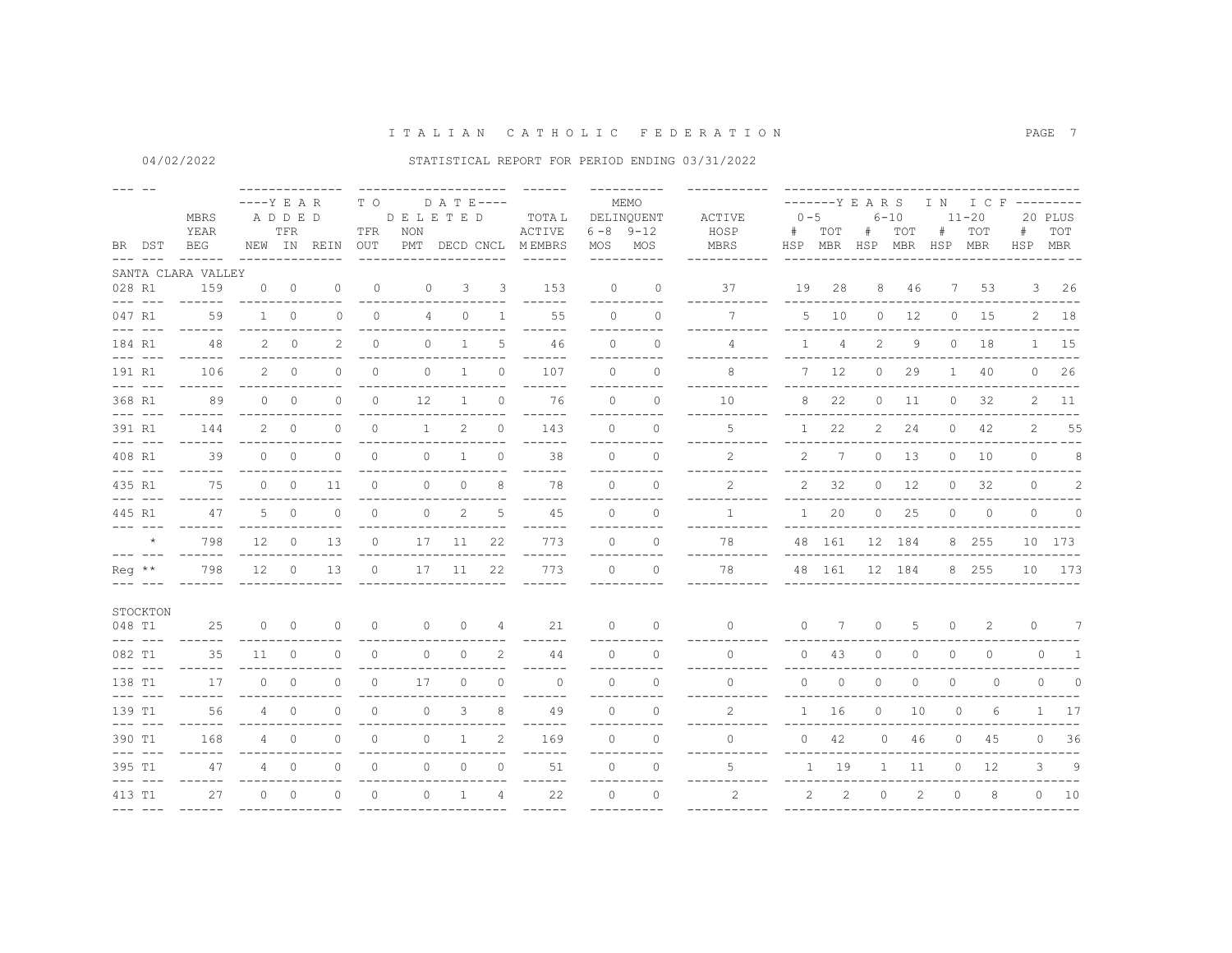04/02/2022

| $\frac{1}{2} \left( \frac{1}{2} \right) \left( \frac{1}{2} \right) \left( \frac{1}{2} \right) \left( \frac{1}{2} \right) \left( \frac{1}{2} \right) \left( \frac{1}{2} \right) \left( \frac{1}{2} \right) \left( \frac{1}{2} \right) \left( \frac{1}{2} \right) \left( \frac{1}{2} \right) \left( \frac{1}{2} \right) \left( \frac{1}{2} \right) \left( \frac{1}{2} \right) \left( \frac{1}{2} \right) \left( \frac{1}{2} \right) \left( \frac{1}{2} \right) \left( \frac$ | BR DST                                                                                                                                                                                                                                                                                                                                                                                       | <b>MBRS</b><br>YEAR<br>BEG | $---Y$ E A R   | ADDED<br>TFR   | NEW IN REIN  | T O<br>TFR<br>OUT | DELETED<br>NON<br>PMT | $D$ A T E ----<br>DECD CNCL |                | TOTAL<br>ACTIVE<br>MEMBRS     |               | MEMO<br>DELINQUENT<br>$6 - 8$ $9 - 12$<br>MOS MOS<br>---------- | ACTIVE<br>HOSP<br>MBRS      | $0 - 5$<br>#<br>HSP | -------Y E A R S<br>TOT<br>MBR HSP | #            | $6 - 10$<br>TOT<br>MBR | #<br>HSP | IN ICF ---------<br>$11 - 20$<br>TOT<br>MBR | #              | 20 PLUS<br>TOT<br>HSP MBR |
|----------------------------------------------------------------------------------------------------------------------------------------------------------------------------------------------------------------------------------------------------------------------------------------------------------------------------------------------------------------------------------------------------------------------------------------------------------------------------|----------------------------------------------------------------------------------------------------------------------------------------------------------------------------------------------------------------------------------------------------------------------------------------------------------------------------------------------------------------------------------------------|----------------------------|----------------|----------------|--------------|-------------------|-----------------------|-----------------------------|----------------|-------------------------------|---------------|-----------------------------------------------------------------|-----------------------------|---------------------|------------------------------------|--------------|------------------------|----------|---------------------------------------------|----------------|---------------------------|
|                                                                                                                                                                                                                                                                                                                                                                                                                                                                            | STOCKTON<br>$\star$                                                                                                                                                                                                                                                                                                                                                                          | 375                        |                | 230            | $\mathbf{0}$ | $\circ$           | 17                    | $5 -$                       | 20             | 356                           | $\Omega$      | $\Omega$                                                        | 9                           |                     | 4 129                              |              | 1 74                   | $\circ$  | 73                                          |                | 4 80                      |
|                                                                                                                                                                                                                                                                                                                                                                                                                                                                            | $\frac{1}{2} \frac{1}{2} \frac{1}{2} \frac{1}{2} \frac{1}{2} \frac{1}{2} \frac{1}{2} \frac{1}{2} \frac{1}{2} \frac{1}{2} \frac{1}{2} \frac{1}{2} \frac{1}{2} \frac{1}{2} \frac{1}{2} \frac{1}{2} \frac{1}{2} \frac{1}{2} \frac{1}{2} \frac{1}{2} \frac{1}{2} \frac{1}{2} \frac{1}{2} \frac{1}{2} \frac{1}{2} \frac{1}{2} \frac{1}{2} \frac{1}{2} \frac{1}{2} \frac{1}{2} \frac{1}{2} \frac{$ | $- - - - - -$              |                |                |              |                   |                       |                             |                | ------                        | $- - - - - -$ | $- -$                                                           |                             |                     |                                    |              |                        |          |                                             |                |                           |
| $\text{Re}q$ **                                                                                                                                                                                                                                                                                                                                                                                                                                                            |                                                                                                                                                                                                                                                                                                                                                                                              | 375                        |                | $23 \qquad 0$  | $\Omega$     | $\Omega$          | 17                    |                             | 5 20           | 356                           | $\Omega$      | $\Omega$                                                        | 9                           |                     | 4 129                              |              | 1 74                   |          | $0$ 73                                      |                | 4 80                      |
| 229 V1                                                                                                                                                                                                                                                                                                                                                                                                                                                                     | SAN DIEGO                                                                                                                                                                                                                                                                                                                                                                                    | 33                         |                | $5 \qquad 0$   | $\Omega$     | $\circ$           | $\mathbf{1}$          | $\mathbf{1}$                | $\overline{0}$ | 36                            | $\Omega$      | $\Omega$                                                        | $\Omega$                    |                     | $0\ 23$                            | $\circ$      | 6                      | $\circ$  | $\mathbf{1}$                                | $\circ$        | $6\overline{6}$           |
| 230 V1                                                                                                                                                                                                                                                                                                                                                                                                                                                                     |                                                                                                                                                                                                                                                                                                                                                                                              | $\frac{1}{2}$<br>41        | $\Omega$       | $\overline{0}$ | $\Omega$     | 2                 | $\circ$               | $\circ$                     | $\circ$        | 39                            | $\Omega$      | ----------<br>$\Omega$                                          | $\Omega$                    |                     | 0<br>25                            | $\circ$      | 3                      | $\circ$  | $\mathbf{1}$                                |                | $0\qquad 10$              |
| 246 V1                                                                                                                                                                                                                                                                                                                                                                                                                                                                     | $\frac{1}{2}$                                                                                                                                                                                                                                                                                                                                                                                | $\frac{1}{2}$<br>30        | 0              | $\circ$        | $\circ$      | $\circ$           | $\circ$               | $\circ$                     | 3              | $- - -$<br>27                 | $\circ$       | $\circ$                                                         | $\circ$                     |                     | $0$ 15                             | $\circ$      | 6                      | $\circ$  | 3                                           | $\circ$        | $\overline{\phantom{a}}$  |
| 261 V1                                                                                                                                                                                                                                                                                                                                                                                                                                                                     | $\frac{1}{2} \frac{1}{2} \frac{1}{2} \frac{1}{2} \frac{1}{2} \frac{1}{2} \frac{1}{2} \frac{1}{2} \frac{1}{2} \frac{1}{2} \frac{1}{2} \frac{1}{2} \frac{1}{2} \frac{1}{2} \frac{1}{2} \frac{1}{2} \frac{1}{2} \frac{1}{2} \frac{1}{2} \frac{1}{2} \frac{1}{2} \frac{1}{2} \frac{1}{2} \frac{1}{2} \frac{1}{2} \frac{1}{2} \frac{1}{2} \frac{1}{2} \frac{1}{2} \frac{1}{2} \frac{1}{2} \frac{$ | $- - - - - -$<br>37        | $\circ$        | $\circ$        | $\Omega$     | $\circ$           | $\circ$               | $\circ$                     | $\circ$        | $---$<br>37                   | $\Omega$      | ----------<br>$\Omega$                                          | ----------<br>$\Omega$      | $\circ$             | 6                                  | $\circ$      | 5                      | $\circ$  | 8                                           |                | $0$ 18                    |
| 448 V1                                                                                                                                                                                                                                                                                                                                                                                                                                                                     | $\begin{array}{cccccc} - & - & - & - & - \\ & - & - & - & - \end{array}$                                                                                                                                                                                                                                                                                                                     | 21                         | $\circ$        | $\circ$        | $\circ$      | $\circ$           | $\circ$               | $\mathbf{0}$                | $\mathbf{1}$   | $- - -$<br>20                 | $\Omega$      | -----------<br>$\circ$                                          | $\Omega$                    | $\circ$             | 20                                 | $\circ$      | $\circ$                | $\circ$  | $\circ$                                     | $\circ$        | $\circ$                   |
| 449 V1                                                                                                                                                                                                                                                                                                                                                                                                                                                                     | $\begin{array}{cccccc} - & - & - & - & - \end{array}$                                                                                                                                                                                                                                                                                                                                        | $- - - - - -$<br>34        | $\Omega$       | $\overline{0}$ | $\circ$      | $\circ$           | 6                     | 2                           | $\mathbf 0$    | ------<br>26                  | $\Omega$      | ----------<br>$\Omega$                                          | $\Omega$                    |                     | $0$ 24                             | $\circ$      | $\mathbf{1}$           | $\circ$  | $\mathbf{1}$                                |                | .<br>$\circ$<br>$\circ$   |
|                                                                                                                                                                                                                                                                                                                                                                                                                                                                            | $\star$                                                                                                                                                                                                                                                                                                                                                                                      | $- - - - - -$<br>196       |                | $5 \qquad 0$   | $\Omega$     | 2                 | $7^{\circ}$           | 3                           | $\overline{4}$ | ------<br>185                 | $\Omega$      | ----------<br>$\Omega$                                          | ----------<br>$\Omega$      |                     | $0\quad 113$                       | $\circ$      | 21                     | $\circ$  | 14                                          |                | $0\ 37$                   |
| Reg **                                                                                                                                                                                                                                                                                                                                                                                                                                                                     | $\frac{1}{2}$                                                                                                                                                                                                                                                                                                                                                                                | ------<br>196              |                | $5 \qquad 0$   | $\circ$      | $\overline{2}$    | $7^{\circ}$           | 3                           | $\overline{4}$ | -----<br>185<br>$- - - - - -$ | $\circ$       | $\circ$<br>----------                                           | $\circ$                     |                     | $0$ 113                            |              | $0$ 21                 |          | $0$ 14                                      |                | $0\quad 37$               |
| ORANGE<br>379 W1                                                                                                                                                                                                                                                                                                                                                                                                                                                           |                                                                                                                                                                                                                                                                                                                                                                                              | 39                         |                | $1 \quad 3$    | $\circ$      | $\circ$           | $\mathbf{1}$          | $\circ$                     | $\circ$        | 42                            | $\Omega$      | $\Omega$<br>__________                                          | 9                           | 7 15                |                                    | $\circ$      | 8                      |          | $\circ$<br>16                               |                | $2 \quad 3$               |
| 406 W1                                                                                                                                                                                                                                                                                                                                                                                                                                                                     | $\begin{array}{cccccc} - & - & - & - & - \end{array}$                                                                                                                                                                                                                                                                                                                                        | ------<br>12               | $\overline{2}$ | 2              | $\circ$      | $\circ$           | $---$<br>$\circ$      | $\circ$                     | $\mathbf{1}$   | ------<br>15                  | $\Omega$      | $\Omega$                                                        | -----------<br>$\Omega$     | $\circ$             | 9                                  | $\circ$      | $\circ$                | $\circ$  | 2                                           | $\circ$        | $\overline{4}$            |
|                                                                                                                                                                                                                                                                                                                                                                                                                                                                            | $\begin{array}{cccccc} - & - & - & - & - \end{array}$<br>$\star$                                                                                                                                                                                                                                                                                                                             | $- - - - - -$<br>51        | 3              | 5              | $\Omega$     | $\circ$           | $\mathbf{1}$          | $\circ$                     | $\overline{1}$ | ------<br>57                  | $\Omega$      | ----------<br>$\Omega$                                          | ---------<br>$\mathsf{Q}$   |                     | 24<br>7                            | $\circ$      | 8                      | $\circ$  | 18                                          | 2              | 7                         |
| Reg **<br>--- --                                                                                                                                                                                                                                                                                                                                                                                                                                                           |                                                                                                                                                                                                                                                                                                                                                                                              | 51                         | $3^{\circ}$    | 5              | $\circ$      | $\circ$           | $\mathbf{1}$          | $\circ$                     | $\mathbf{1}$   | 57                            | $\circ$       | $\circ$                                                         | 9                           |                     | 24<br>7                            | $\circ$      | 8                      |          | $0$ 18                                      | $\overline{2}$ | $\overline{7}$            |
|                                                                                                                                                                                                                                                                                                                                                                                                                                                                            |                                                                                                                                                                                                                                                                                                                                                                                              | SAN BERNARDINO             |                |                |              |                   |                       |                             |                |                               |               |                                                                 |                             |                     |                                    |              |                        |          |                                             |                |                           |
| 210 Y1                                                                                                                                                                                                                                                                                                                                                                                                                                                                     | $\frac{1}{2}$                                                                                                                                                                                                                                                                                                                                                                                | 28                         | $\circ$        | $\overline{0}$ | $\circ$      | $\circ$           | 2                     | $\mathbf{1}$                | $\circ$        | 25                            | $\Omega$      | $\circ$<br>----------                                           | 14                          | 11                  | 6                                  | $\mathbf{1}$ | 2                      |          | 2 12                                        | $\circ$        | $5^{\circ}$               |
| 217 Y1                                                                                                                                                                                                                                                                                                                                                                                                                                                                     | $\begin{array}{cccccc} - & - & - & - & - \\ & - & - & - & - \end{array}$                                                                                                                                                                                                                                                                                                                     | 16<br>$- - - - - - -$      | $\Omega$       | $\overline{0}$ | $\circ$      | $\circ$           | $\circ$               | $\circ$                     | 5              | 11<br>$---$                   | $\Omega$      | $\Omega$<br>----------                                          | $\mathbf{1}$<br>----------- | $\mathbf{1}$        | 6                                  | $\circ$      | 3                      | $\circ$  | 2                                           | $\circ$        | $\circ$                   |
| 446 Y1                                                                                                                                                                                                                                                                                                                                                                                                                                                                     |                                                                                                                                                                                                                                                                                                                                                                                              | 40                         | 3              | $\Omega$       | $\Omega$     | $\Omega$          | 16                    | $\circ$                     | $\overline{1}$ | 26                            | $\Omega$      | $\Omega$                                                        | $\mathbf{1}$                |                     | $1 \quad 19$                       | $\Omega$     | 7                      | $\Omega$ | $\Omega$                                    | $\Omega$       | $\Omega$                  |